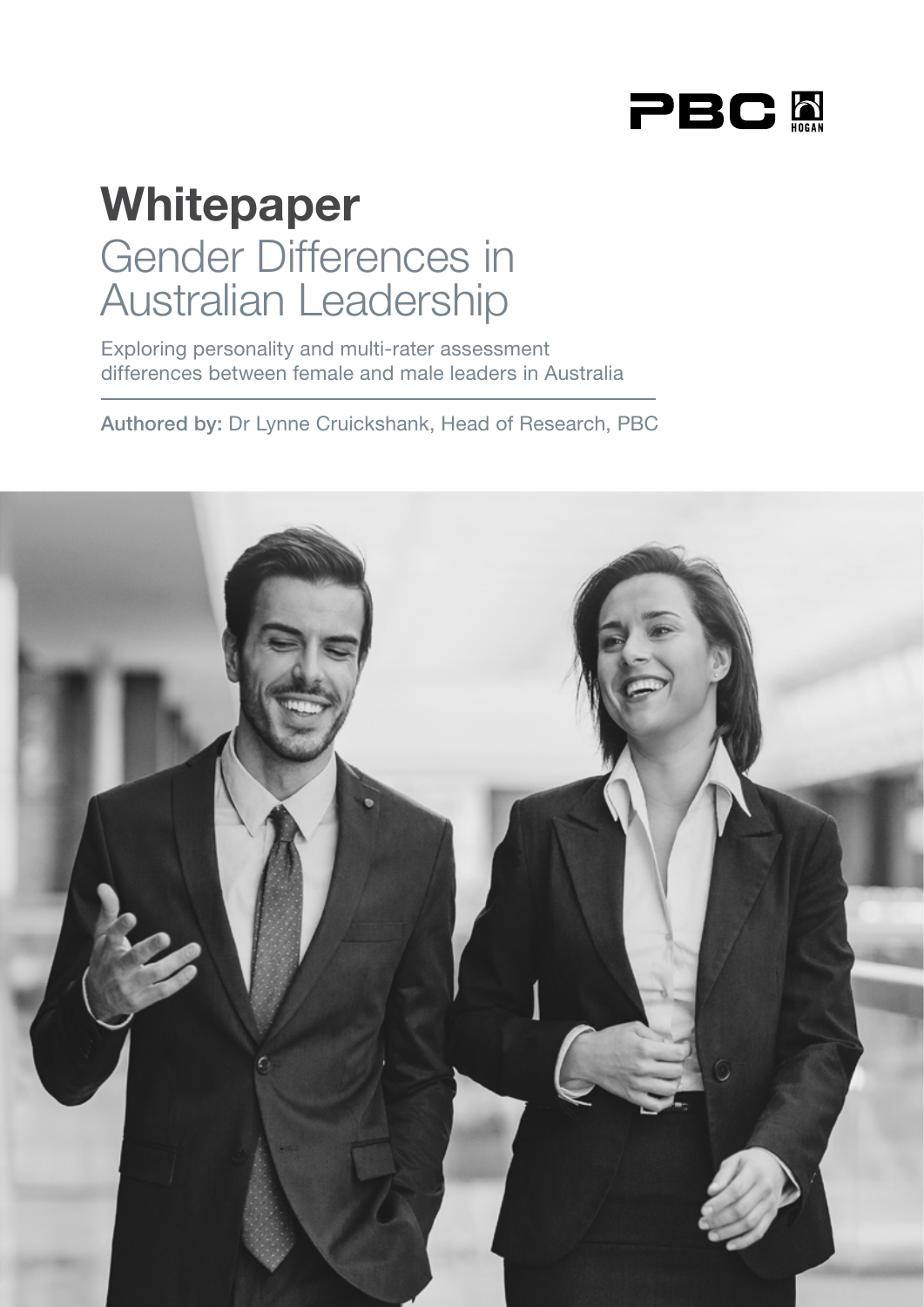## Executive summary

There has been a growing interest in understanding the similarities and differences between female and male leaders, especially as insights in this area can have important implications for the selection and development of leadership talent and subsequent performance at an individual, team and organisational level.

- The following white paper summarises research that aimed to contribute insights into this area by examining similarities and differences in the personality and multi-rater performance of female and male executives and managers in Australia, including by comparing top and bottom performing leaders.
- Significant differences were found in relation to day-to-day personality tendencies which may contribute to differences in leadership styles and the approaches adopted by female and male leaders. Specifically, female leaders were relatively more likely to display tendencies associated with being reflective, willing to follow others, displaying tact, being pragmatic, and enjoying learning relative to their male counterparts. On the other hand, male leaders were relatively more likely to exhibit tendencies associated with being resilient, confident, driven, outgoing, forthright, and focused on the bigger picture relative to their female counterparts.
- Significant differences were also found in relation to derailment tendencies which may contribute to differences in development needs and responses when in situations such as when under pressure or complacent. Specifically, female leaders were relatively more likely to derail by being reluctant to change methods, take chances or independent action and seeming hesitant to voice strong or contrary opinions. On the other hand, male leaders were relatively more likely to derail by being overly confident, acting hastily, dominating social situations, overvaluing their independence, ignoring constructive criticism, seeming indifferent to others' feelings or concerns, and being cynical and prone to fault-finding.
- There were also significant differences in relation to motivators and drivers which may contribute to differences in the types of work environments or cultures that they are likely to foster as a leader. Specifically, female leaders were relatively more likely to embrace values associated with building relationships, helping others, and focusing on quality and style. On the other hand, male leaders were relatively more likely to embrace values associated with wanting to work on high-visibility projects, competition, getting ahead, being seen as influential, focusing on commercial matters, and engaging in objective, data-driven decision making.
- When looking at differences in relation to performance on multi-rater assessments, female leaders tended to have significantly higher overall scores and to be rated higher across the majority of competencies being assessed.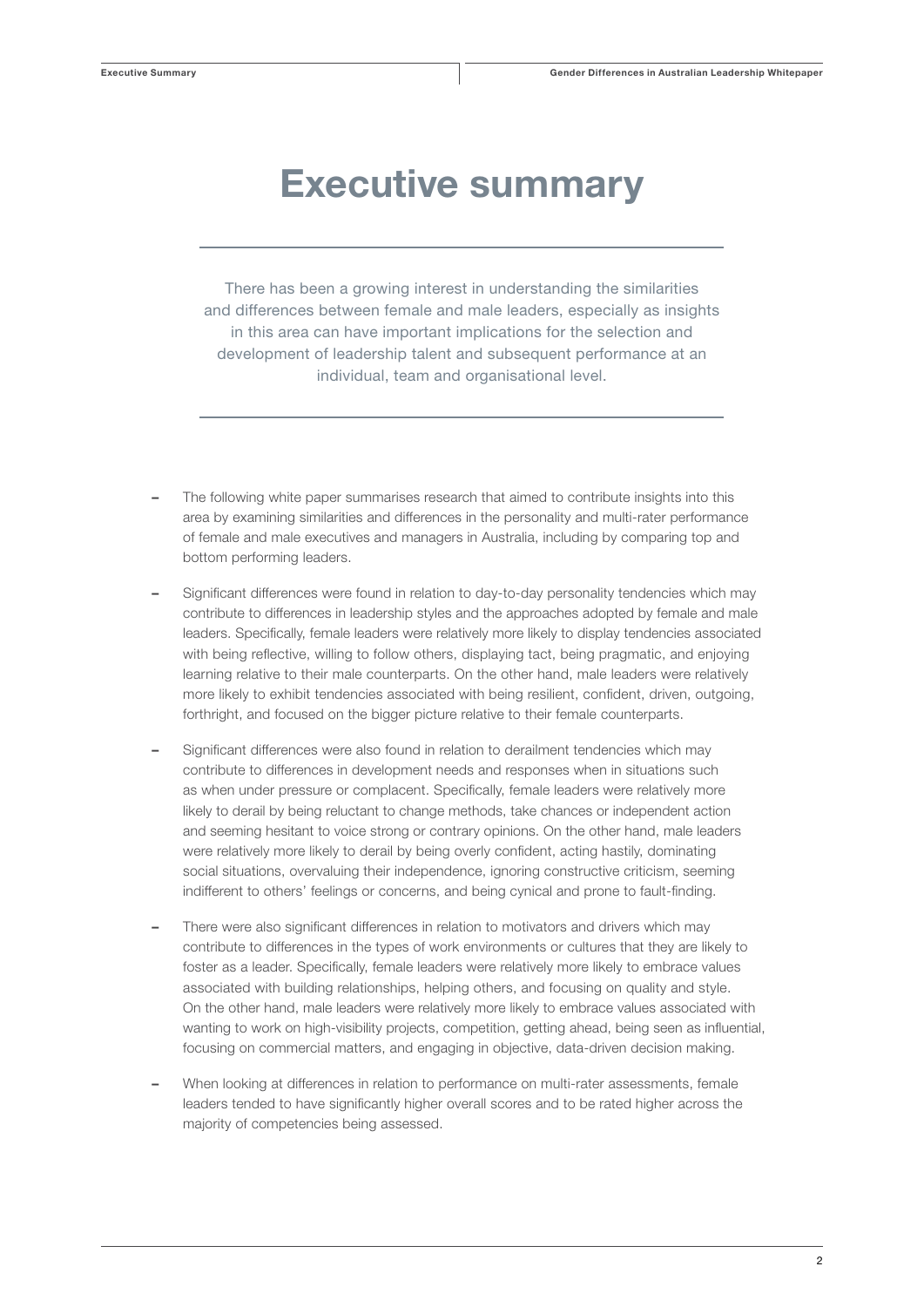- There were some similarities in the top rated strengths and opportunities to improve regardless of gender, speaking to common leadership strengths and development needs regardless of whether someone is a female or male leader. In terms of strengths, these were working hard with a strong work ethic, being action-orientated and getting things done, and having a solid technical ability, experience and knowledge. In terms of opportunities to improve, these were stop taking on too much and spreading oneself too thin, delegating more, and challenging poor performance.
- There were also some differences in ranked strengths when comparing female and male leaders. Female leaders tended to be rated relatively higher on the strengths of being empathetic and supportive, a strong role model and organised. On the other hand, male leaders tended to be rated relatively higher on the strengths of being steady and calm under pressure and good at solving problems. Male executives also tended to be rated higher than female executives on being visionary and strategic and suggesting new and innovative ideas.
- Additionally, there were some differences in the rankings of opportunities to improve when comparing female and male leaders. The opportunity to look more at the bigger picture tended to be rated higher for female leaders while communicating better tended to be rated higher for male leaders. Male managers also tended to have relatively higher rankings on the opportunities to improve one's people and interpersonal skills and giving appropriate feedback.
- When looking more closely at top performing versus bottom performing leaders, there were similarities in the strengths that tended to be rated higher for leaders in the top quartile, regardless of gender. These were having strong leadership skills, strong communication skills, strong people skills, being a positive role model, setting clear goals and driving results, and motivating and inspiring others. Female leaders in the top quartile were also rated relatively higher on the strength of building effective relationships when compared to their bottom quartile counterparts. Additionally, male executives in the top quartile were rated relatively higher on being visionary and strategic when compared to their bottom quartile counterparts.
- There were also similarities in opportunities to improve, regardless of gender, when comparing top and bottom performing leaders. Specifically, the opportunities to improve for those in the top quartile tended to be around sharing more of themselves and their work and around increasing their voice and presence, while for those in the bottom quartile the opportunities tended to be around improving how they engaged and connected with others and managed themselves.
- Top performing female leaders tended to be rated relatively higher on the opportunity to challenge poor performance while bottom performing female leaders tended to be rated relatively higher on listening more and letting others have their say. For male leaders, those in the bottom quartile tended to be rated relatively higher on the opportunity of showing leadership on issues, with male managers in the bottom quartile also being rated relatively higher on the opportunity to be more action orientated and make things happen when compared to their top performing counterparts.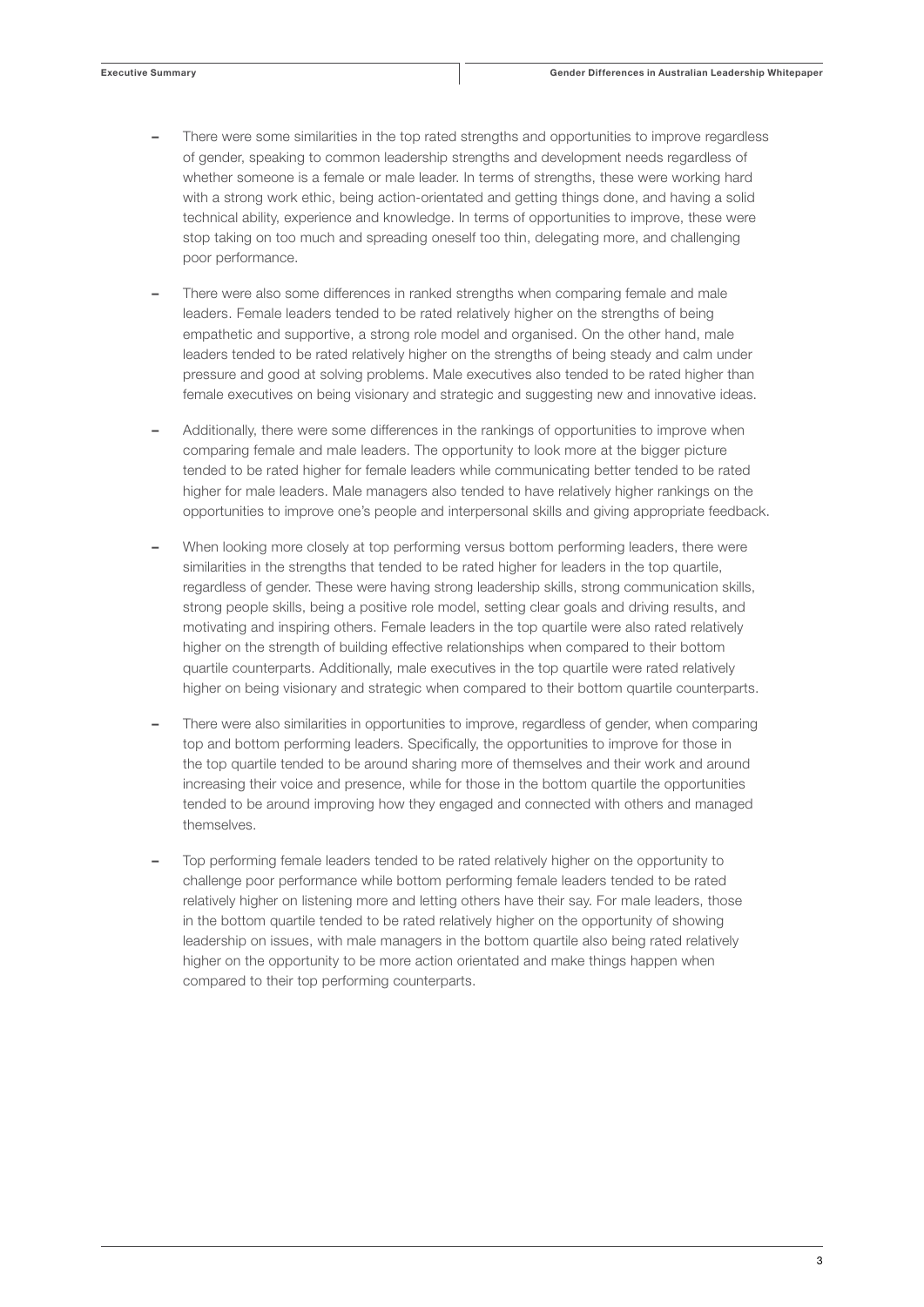

## **Background**

Understanding the similarities and differences between female and male leaders has been growing as a topic of interest, especially as there has been an increased focus and effort to increase the representation of women in leadership roles.

Similarities and differences between female and male leaders may have important implications when it comes to the selection and development of leadership talent, particularly when wanting to establish targeted interventions for particular groups such as women in leadership.

Previous research and literature examining differences between female and male leaders have tended to focus on whether there are differences in leadership effectiveness and leadership styles. In general, the results of previous studies suggest that women and men are equally effective as leaders (Eagly, Karau & Makhijani, 1995; Paustian-Underdahl, Walker & Woehr, 2014). There has been some evidence to support that there may be differences in leadership styles and behaviours, although it is important to note that the results have been mixed and warrant further investigation (Eagly & Johnson, 1990, Snaebjornsson & Edvardsson, 2013).

The present research aimed to help increase the understanding of similarities and differences between female and male leaders by exploring the personality and multi-rater performance of Australian executives and managers.

Personality has been found to be predictive of leadership performance and to impact on areas such as employee engagement (Howell, 2017, Judge et al. 2002). Personality may play a role in shaping a person's leadership style and behaviours (Hassan, Asad & Hoshino, 2016; Kaiser & Hogan, 2011). As a result, if there are personality differences between female and male leaders, this could potentially contribute to the adoption of different leadership styles and behaviours. The present research looked at similarities and differences for three aspects of personality, specifically day-to-day tendencies, derailment tendencies, and motivators. The present study also looked at similarities and differences in relation to multi-rater performance. Multi-rater assessments can be used to measure leadership effectiveness and provide insights into strengths and development opportunities that may not be seen from a single perspective (Hogan, Curphy & Hogan, 1994). The current research aimed to explore whether there are similarities and differences between female and male leaders in multi-rater assessment performance for particular competencies as well as for identified strengths and opportunities for improvement.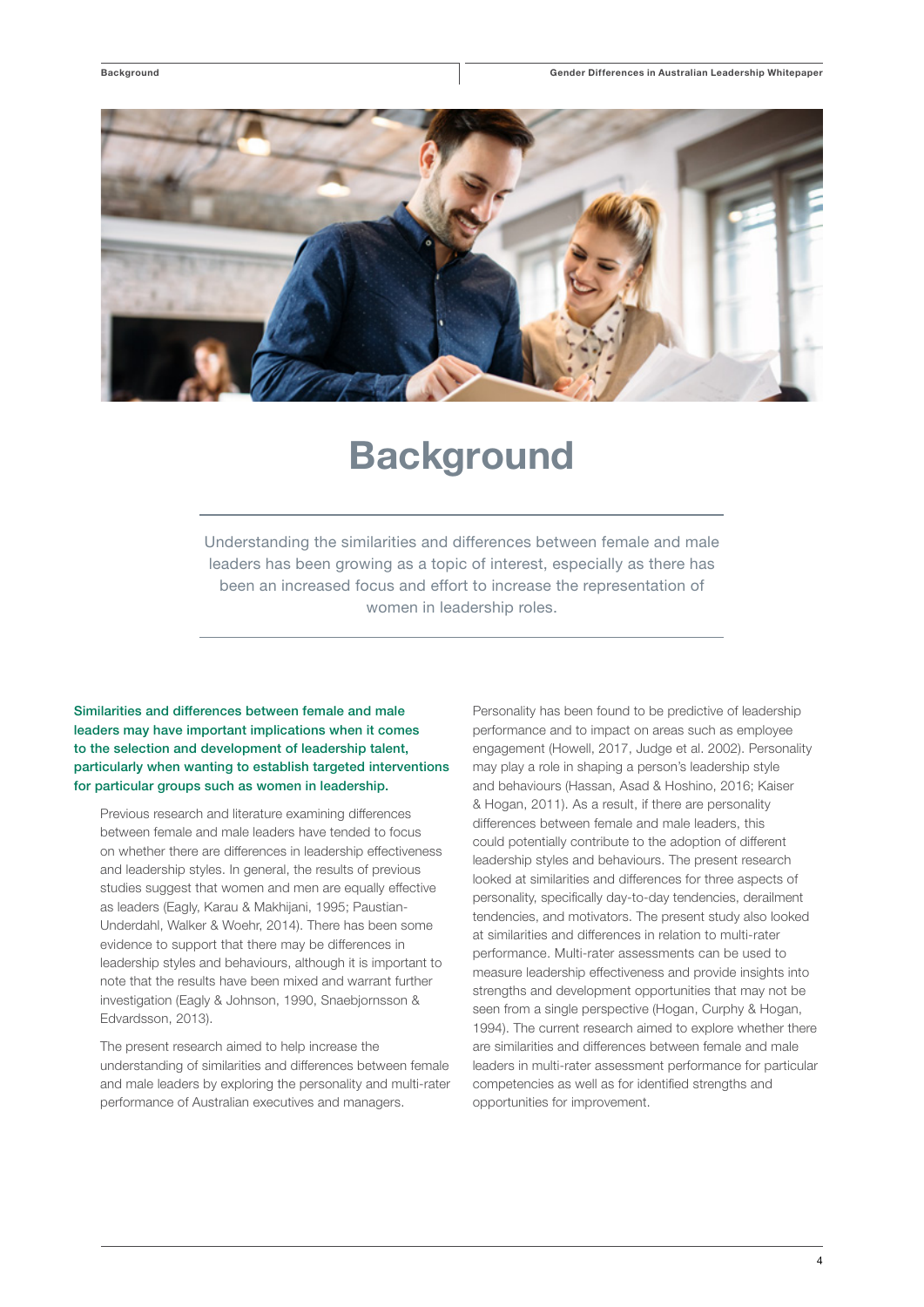## Methodology

#### **Participants**

This study drew on two samples of data for Australian executives and managers collected during 2012 and 2019. Each sample included participants from private, public and not-for-profit sectors and across a wide range of industries (including but not limited to) banking and finance, building and construction, education, hospitality, IT and telecommunications, manufacturing, mining, professional services, and sales and marketing.

- Sample one consisted of data from 45,885 Australian executives and managers who completed the Hogan personality assessments.
- Sample two consisted of data from 5,922 Australian executives and manager who completed the Hogan 360 assessment.

A breakdown of each of the samples is provided in Appendix I.

#### **Measures**

#### Hogan Personality Assessments

The following assessments were completed by the sample as part of an assessment of personality and values:

- Hogan Personality Inventory (HPI; Hogan & Hogan, 2007): measures day-to-day personality characteristics and provides information about an individual's typical behavioural tendencies and how they are likely to be perceived in the work environment.
- Hogan Development Survey (HDS; Hogan & Hogan, 2009): measures personality when under stress and pressure, and describes an individual's strengths which, when overplayed, can potentially derail performance at work.
- Motives, Values, Preferences Inventory (MVPI; Hogan & Hogan, 2010): provides insight into an individual's core values that motivate and drive their behaviour.

#### Hogan 360

The Hogan 360 (Peter Berry Consultancy, 2015) is a multirater survey that gathers leadership feedback from a variety of key stakeholder groups (i.e. managers, peers, direct reports and others such as customers or stakeholders).

As shown in Figure 1, the tool covers four key domains and 14 underlying competencies.

| Leadership<br><b>Model</b>                      |                                                                  |
|-------------------------------------------------|------------------------------------------------------------------|
| Self-management                                 | <b>Relationship</b><br>management                                |
| Integrity<br>Resilience                         | Communication<br>People Skills<br><b>Team Player</b><br>Customer |
| <b>Working in</b><br>the business               | <b>Working on</b><br>the business                                |
| Capability<br>Efficiency<br>Results<br>Engaging | Accountability<br>Motivation<br>Strategy<br>Innovation           |

Figure 1. The Hogan 360 Leadership Model

In its current form, the Hogan 360 includes:

- 50 scaled items rated on a 7-point scale where 1 is 'Does not describe this person at all' and 7 is 'Describes this person exactly'. The 50 items are all mapped to the four quadrants of the Hogan 360 Leadership Model and their corresponding sub-themes.
- Ranked items designed to identify the top four key strengths and top four key opportunities to improve. Raters choose the top four strengths/opportunities from 26 items where the top selected item has a weight of 4, the second has a weight of 3, the third has a weight of 2, and the fourth has a weight of 1.
- Three open-ended questions focusing on strengths, opportunities, and overused strengths

This study focuses on data from the scaled items and ranked strengths and opportunities to improve items.

#### Statistical Analyses

Analyses of variance were carried out to assess where there were significant differences based on gender and leadership level. Pairwise comparisons were also conducted to further explore differences between groups. The level of statistical significance used to assess for differences was Bonferroni-adjusted based on a significance level of p <.05. This process was conducted to ensure only statistically valid and meaningful differences were identified.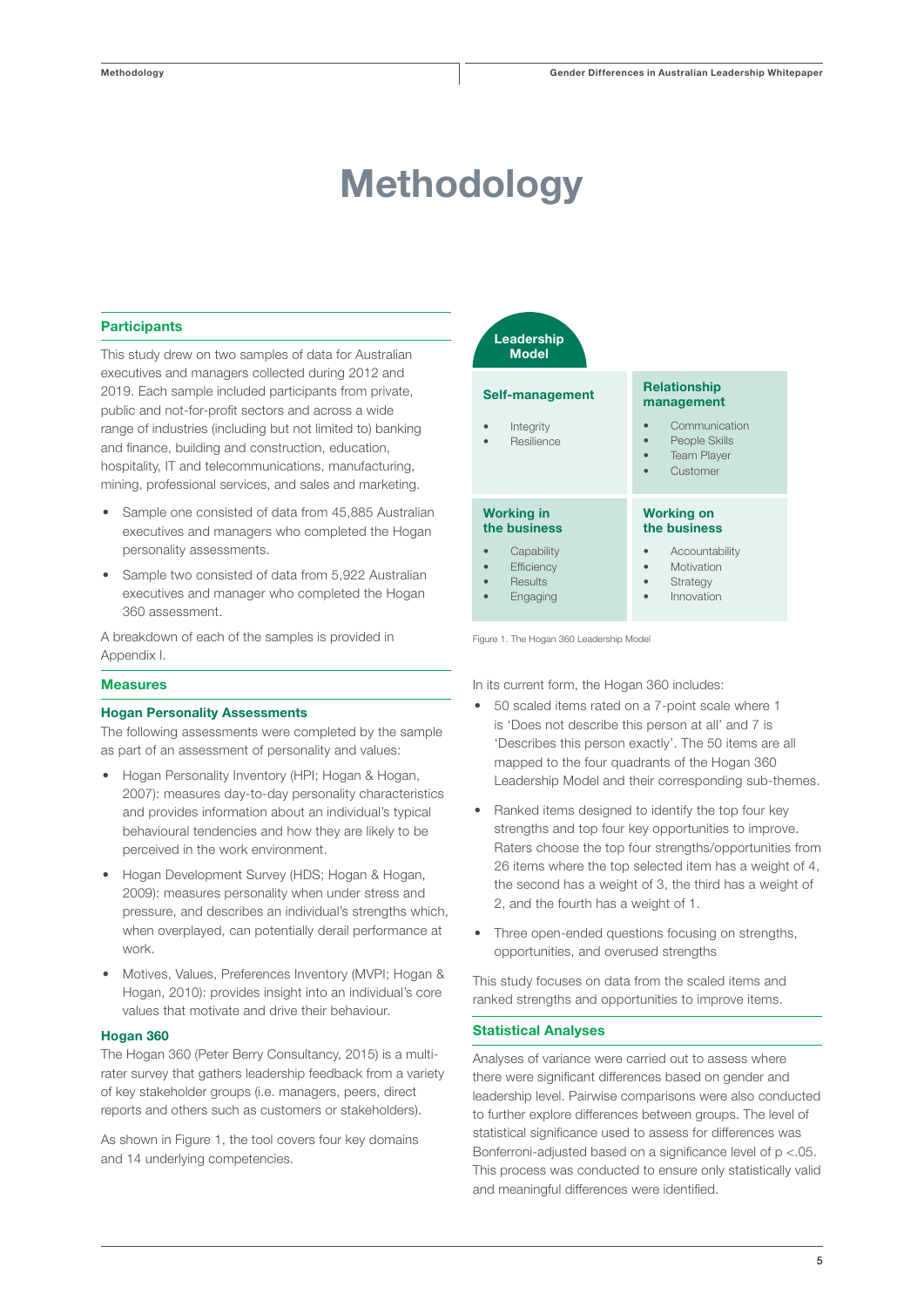

## Hogan Personality Assessments

### Mean Percentile Female Executives Male Executives Female Managers Male Managers  $10$ 20  $60$ 80 Adjustment Ambition Sociability Interpersonal **Sensitivity** Prudence Inquisitive Learning Approach

### Hogan Personality Inventory

Female leaders (i.e. executives and managers) scored significantly lower on Adjustment relative to their male counterparts. This suggests that they are more likely to be reflective, concerned about performance and work with a sense of passion and urgency. However, it also indicates that they may be relatively more susceptible to daily stresses and pressures.

Female leaders scored significantly lower on Ambition relative to their male counterparts. This indicates that they may tend to prefer relatively less competitive environments and may be more comfortable following others' lead and suggestions. On the other hand, male leaders may tend to present as relatively more competitive, driven, and exhibit higher levels of confidence and initiative.

Female leaders scored significantly lower on Sociability relative to their male counterparts. This suggests that female leaders may not be as active in seeking opportunities to engage, communicate and collaborate with others relative to their male counterparts and may need to work harder at networking and strategic socialising. However, they may

also be less inclined to dominate social situations and to ensure others are provided with the opportunity to contribute to discussions.

Female leaders scored significantly higher on Interpersonal Sensitivity relative to their male counterparts. This indicates that they are more inclined to be perceptive and considerate of others and to adopt a tactful and diplomatic approach. It also suggests that female leaders may be more inclined to be conflict-averse and avoid confrontation which may have implications in terms of how timely and directly performance issues are addressed.

Female executives scored significantly higher on Prudence. This suggests female executives may be more inclined to adopt high standards for performance, be procedurally driven and attentive to aspects such as ensuring compliance with rules and considering potential risks. On the other hand, male executives may be relatively more flexible and comfortable with change and adapting their approach. That said, there was no statistically significant difference between female and male managers on the Prudence scale.

6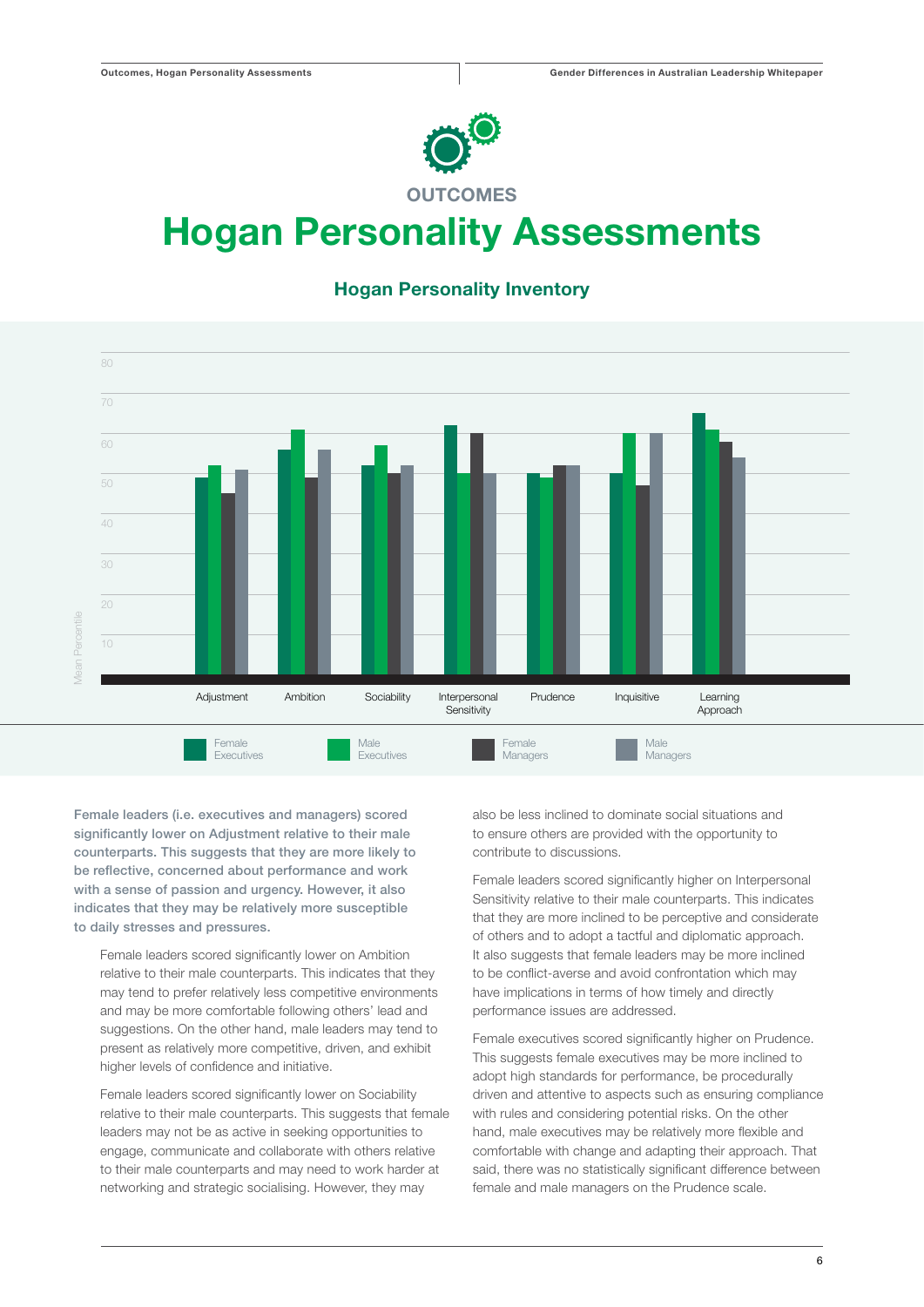Female leaders (i.e. executives and managers) scored significantly lower on Inquisitive relative to their male counterparts. This indicates that they may be more inclined to adopt a pragmatic approach to problem-solving, and combined with their higher Prudence, may tend to focus more on details than the bigger picture relative to their male counterparts. On the other hand, male leaders may tend to be more focused on the bigger picture and less attentive to details or procedural matters.

#### Female leaders scored significantly higher on Learning Approach relative to their male counterparts.

This suggests that female leaders may be more inclined to value training and development activities and actively seek opportunities to stay up to date with trends and developments within their profession.



### Hogan Development Survey

While there was not a statistically significant difference between female and male executives on the Excitable scale, female managers scored significantly higher on Excitable relative to male managers. This indicates that when under pressure, female managers may be at a greater risk of seeming tense and easily upset.

Female leaders (i.e. executives and managers) scored significantly lower on Sceptical relative to their male counterparts. This suggests that they are less inclined to be at risk of being overly cynical, mistrusting and prone to fault-finding relative to their male counterparts when under pressure.

Female leaders scored significantly higher on Cautious relative to their male counterparts. This indicates that female leaders are more likely to be concerned about potential risks or mistakes. It also suggests that when not-self managing they may be more reluctant to change methods or take chances, and slower to act or make decisions.

Female leaders scored significantly lower on Reserved relative to their male counterparts. This suggests that female leaders are less inclined to be indifferent to others' feelings and problems, unapproachable or aloof when not self-managing relative to their male counterparts.

Female leaders also scored significantly lower on Leisurely relative to their male counterparts. This indicates that female leaders are less inclined to overvalue their independence, feel resentful or unappreciated when others make demands on them, or ignore constructive criticism relative to their male counterparts.

Female leaders also scored significantly lower on the scales associated with managing one's emotions by seeking to assert power and control over others (i.e. lower Bold, Mischievous, Colourful, Imaginative). This suggests that relative to their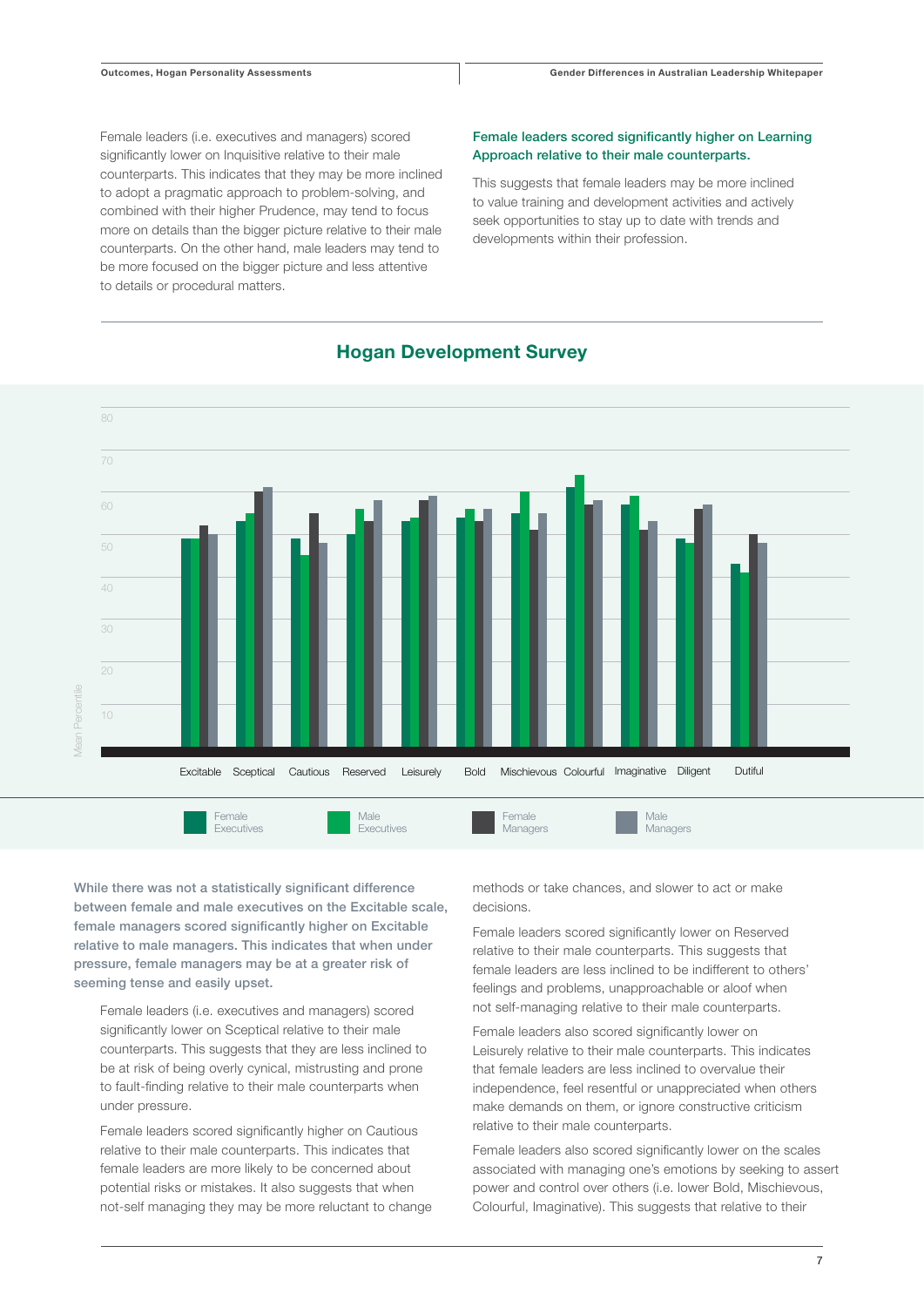male counterparts, female leaders may be less inclined to derail by being overly confident (Bold), acting hastily and taking unnecessary risks (Mischievous), dominating social situations (Colourful), or communicating their ideas in a manner that others find impractical, overly complicated or hard to understand (Imaginative).

#### Female leaders scored significantly higher on Dutiful relative to their male counterparts.

This indicates that female leaders may have a greater tendency to be compliant, conforming and eager to please others. This also suggests that when not self-managing, female leaders may be more inclined to be hesitant to voice strong or contrary opinions and support others' regardless of their own opinion, particularly when interacting with those in more senior roles.

There was no statistically significant difference between female leaders and male leaders on the Diligent scale.





Female leaders (i.e. executives and managers) scored significantly lower on Recognition which indicates that they are less likely to value opportunities to stand out and be noticed relative to their male counterparts. They may be more inclined to prefer sharing credit and avoiding calling attention to themselves. On the other hand, male leaders may be more inclined to prefer high-visibility projects and foster work environments that publicly reward job performance.

Female leaders also scored significantly lower on Power which suggests that they may prefer less competitive environments than their male counterparts. Male leaders may tend to more strongly value competition, being seen as influential and getting ahead. Male leaders may be more inclined to foster a competitive, results-orientated culture with a focus on top-down control.

While there was not a statistically significant difference between female and male executives for the Hedonism scale, female managers scored significantly higher on Hedonism relative to male managers. This indicates that female managers may have a relatively stronger preference for fun and variety in the workplace when compared to male managers whereas male managers may have a relatively stronger preference for professional work environments.

Female leaders (i.e. executives and managers) scored significantly higher on Altruistic which suggests that they are more likely to value helping others and contributing to society. It also indicates that female leaders may be more inclined to focus on fostering a culture that cares about the welfare and wellbeing of others, focuses on providing quality customer service, and emphasises fair treatment, civil behaviour and respect for others.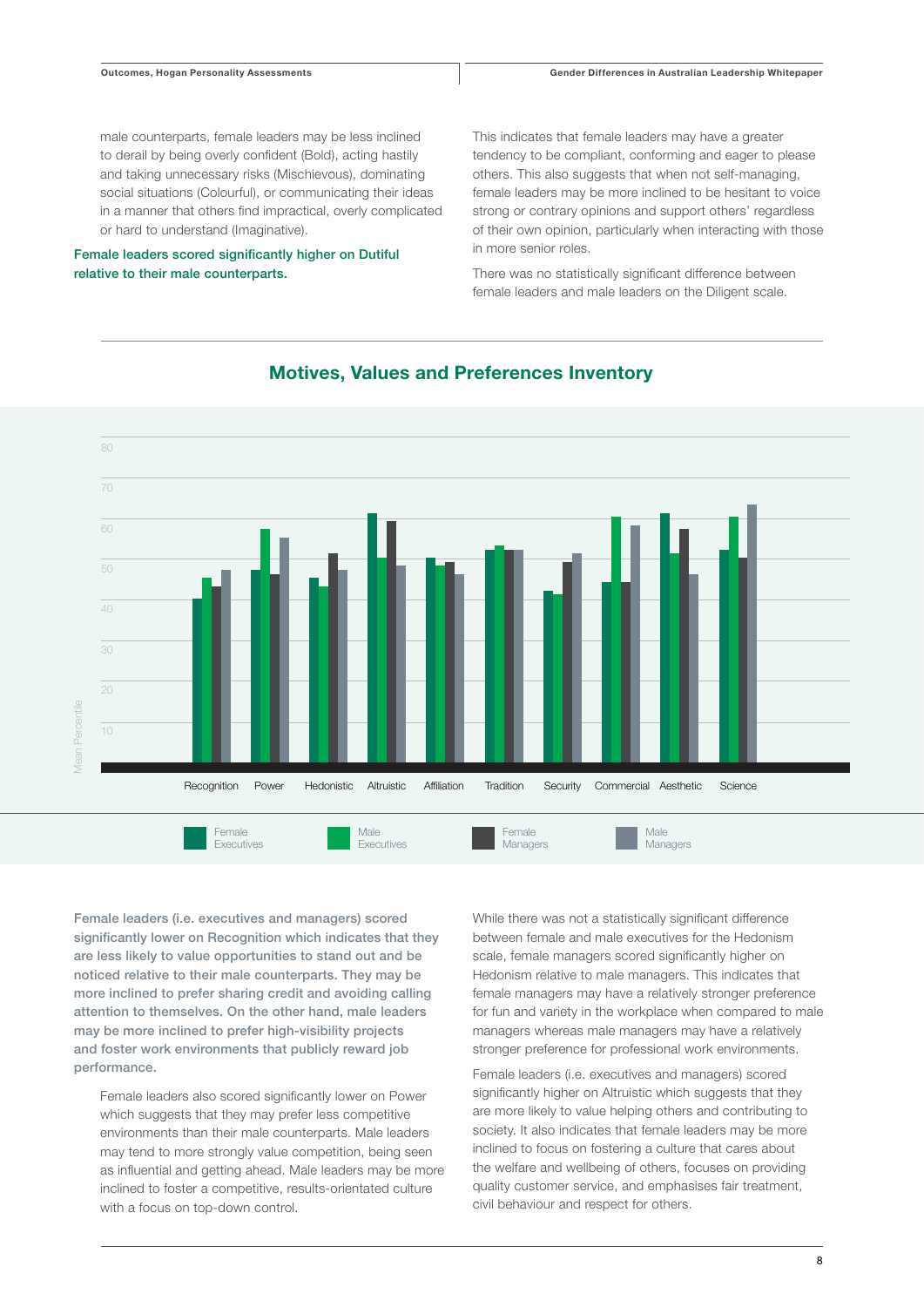Female leaders also scored significantly higher on Affiliation which suggests that they may tend to more strongly value working with others and focus energy into building and maintaining relationships. They may be more inclined to promote teamwork and collaboration. That said, they scored significantly lower on Sociability which suggests that relative to male leaders, they may be more reactive than proactive when it comes to initiating contact and communicating with others.

While there was not a statistically significant difference between female and male managers for the Tradition scale, female executives scored significantly lower on Tradition than male executives. This indicates that relative to their male counterparts, female executives may be more likely to prefer work environments that are flexible regarding personal conduct. On the other hand, male leaders may be more inclined to prefer work environments that share their same values and may have a relatively stronger focus on fostering a culture marked by formality and rules relative to female leaders.

While there was not a statistically significant difference between female and male executives for the Security scale, female managers scored significantly lower on Security relative to male managers. This suggests a lower inclination to value consistency, predictability and minimising risks relative to male managers.

Female leaders also scored significantly lower on Commerce relative to male leaders which indicates a lower inclination to focus on commercial outcomes. As a result, they may tend to be less interested in paying attention to budget and compensation issues and may be more inclined to value relationships over profitability. On the other hand, male leaders may be relatively more likely to emphasise profitability and cost containment.

#### Female leaders scored significantly higher on Aesthetics which suggests that they are more inclined to value quality, style, opportunities for self-expression, and creative problem-solving.

That said, as female leaders scored significantly lower on Inquisitive relative to their male counterparts, this suggests that while they may be more inclined to value innovation and creative problem solving, they may be more likely to adopt a practical approach to their daily work.

Female leaders scored significantly lower on Science which suggests that they may be relatively more comfortable making decisions based on experience and intuition when compared to male leaders. On the other hand, male leaders may be more more likely to value analytic problem solving and objective decisionmaking processes.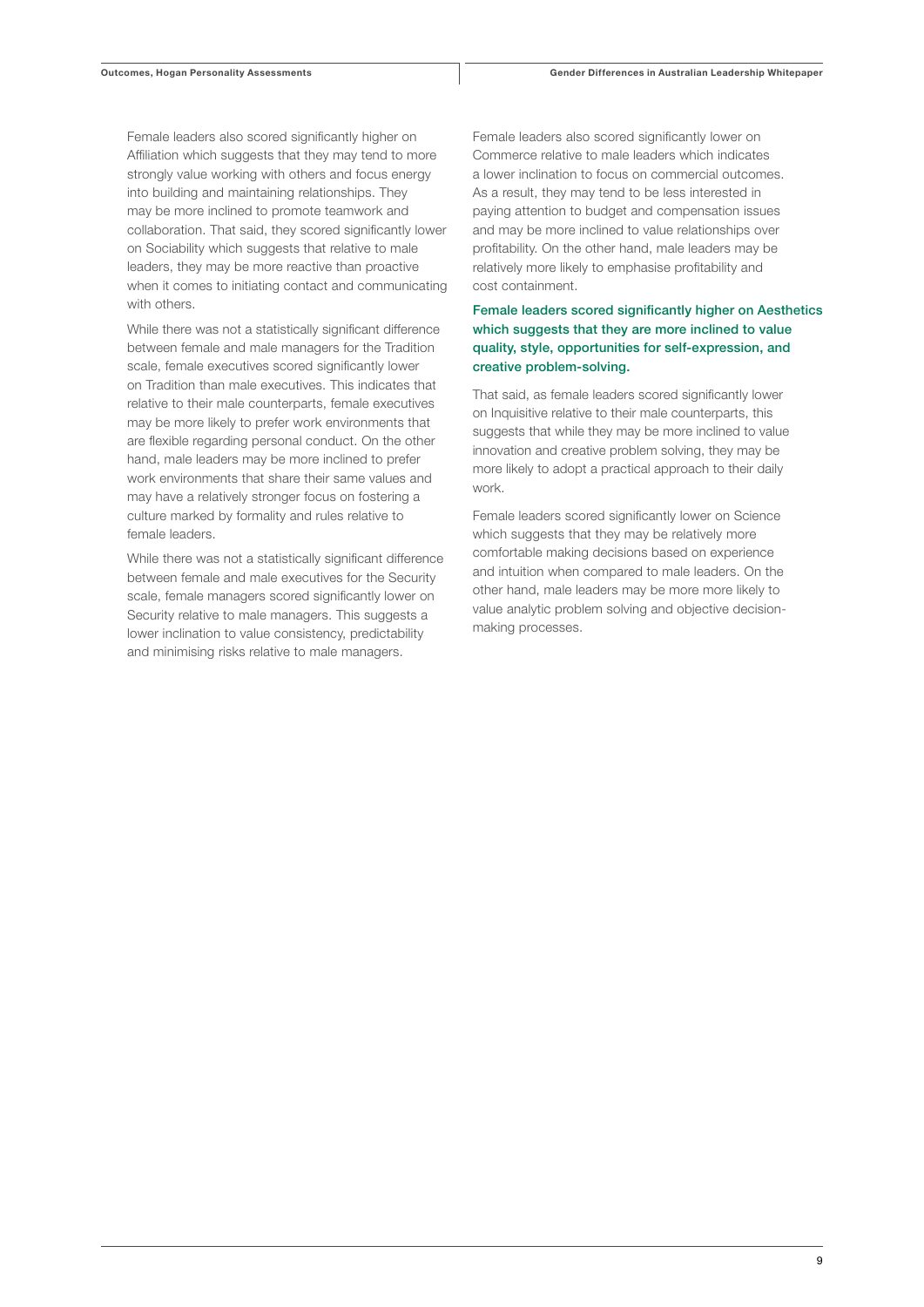

### Hogan 360 Overall and Leadership Competency Scores

Table 1: Mean Hogan 360 Scores by Gender for Executives and Managers

|                         | Female<br><b>Executives</b> | <b>Male</b><br><b>Executives</b> | Female<br><b>Managers</b> | <b>Male</b><br><b>Managers</b> |
|-------------------------|-----------------------------|----------------------------------|---------------------------|--------------------------------|
| Overall Score           | 5.71                        | 5.59                             | 5.71                      | 5.51                           |
| Self-Management         | 5.74                        | 5.65                             | 5.80                      | 5.64                           |
| Integrity               | 5.84                        | 5.71                             | 5.91                      | 5.71                           |
| Resilience              | 5.61                        | 5.58                             | 5.65                      | 5.56                           |
| Relationship Management | 5.65                        | 5.51                             | 5.67                      | 5.45                           |
| Communication           | 5.65                        | 5.54                             | 5.63                      | 5.44                           |
| People Skills           | 5.59                        | 5.43                             | 5.66                      | 5.41                           |
| Team Player             | 5.59                        | 5.48                             | 5.65                      | 5.45                           |
| Customer                | 5.82                        | 5.64                             | 5.77                      | 5.50                           |
| Working in the Business | 5.88                        | 5.78                             | 5.85                      | 5.65                           |
| Capability              | 6.11                        | 6.04                             | 6.05                      | 5.93                           |
| Efficiency              | 5.63                        | 5.51                             | 5.67                      | 5.43                           |
| Results                 | 5.87                        | 5.78                             | 5.89                      | 5.69                           |
| Engaging                | 5.89                        | 5.76                             | 5.78                      | 5.55                           |
| Working on the Business | 5.54                        | 5.42                             | 5.51                      | 5.29                           |
| Accountability          | 5.58                        | 5.41                             | 5.53                      | 5.31                           |
| Motivation              | 5.41                        | 5.25                             | 5.46                      | 5.21                           |
| Strategy                | 5.51                        | 5.41                             | 5.46                      | 5.22                           |
| Innovation              | 5.64                        | 5.60                             | 5.56                      | 5.42                           |

There were significant differences between male and female executives for all competencies except for Resilience and Innovation. Specifically, on average female executives scored higher than their male counterparts for the overall Hogan 360 score as well as for each of the 4 quadrants and 14 sub-themes, except for the subthemes of Resilience and Innovation which were not statistically significantly different.

There were significant differences between male and female managers for all competencies. Specifically, female executives and managers had significantly higher scores for the overall Hogan 360 score and for each of the 4 quadrants and 14 sub-themes.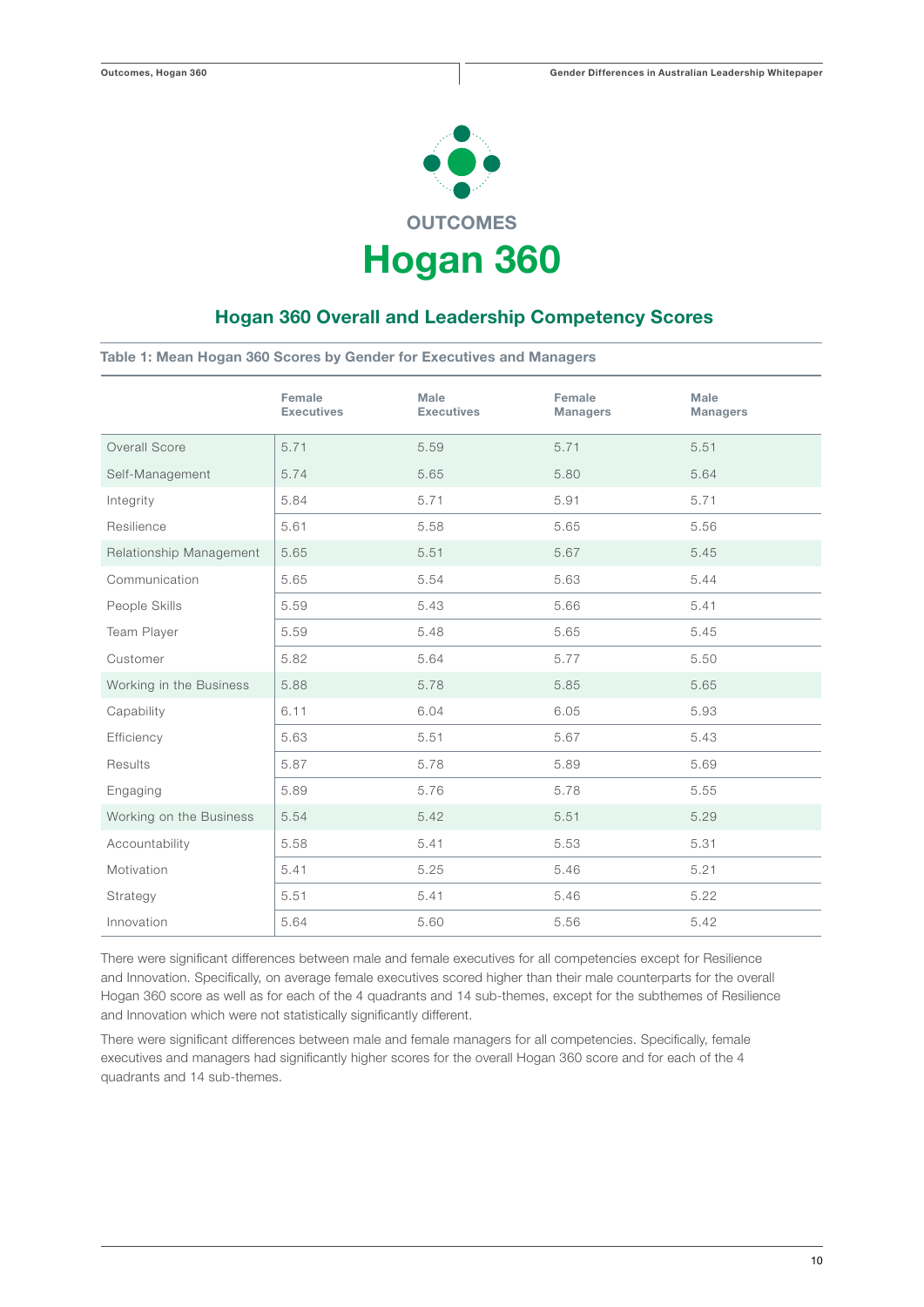### Top Strengths & Opportunities to Improve Results

#### Table 2: Top Strengths Ranked Results for Executives and Managers by Gender

| <b>Strengths</b>                                          | Female<br><b>Executives</b> | <b>Male</b><br><b>Executives</b> | Female<br><b>Managers</b> | <b>Male</b><br><b>Managers</b> |
|-----------------------------------------------------------|-----------------------------|----------------------------------|---------------------------|--------------------------------|
| Works hard with a strong work ethic                       | $\mathbf{1}$                | $\overline{2}$                   | $\mathbf{1}$              | $\overline{2}$                 |
| Is action-oriented and gets things done                   | 2                           | $\overline{4}$                   | 2                         | 5                              |
| Has solid technical ability, experience, and<br>knowledge | 3                           | 1                                | 3                         | $\mathbf{1}$                   |
| Has high ethical standards and integrity                  | $\overline{4}$              | 5                                | 6                         | 8                              |
| Has strong leadership skills                              | 5                           | $\overline{7}$                   | 14                        | 14                             |
| Has a professional approach                               | 6                           | 6                                | 5                         | $\overline{4}$                 |
| Has a positive and enthusiastic attitude                  | 7                           | 9                                | $\overline{4}$            | 6                              |
| Is steady and calm under pressure                         | 8                           | 3                                | 9                         | 3                              |
| Builds effective relationships                            | 9                           | 10                               | 10                        | 9                              |
| Is customer-focused and good with clients                 | 10                          | 8                                | $\overline{7}$            | $\overline{7}$                 |
| Has strong communication skills                           | 11                          | 13                               | 12                        | 13                             |
| Is competitive and determined                             | 12                          | 12                               | 15                        | 12                             |
| Is empathetic and supportive                              | 13                          | 19                               | 8                         | 16                             |
| Has strong people skills                                  | 14                          | 16                               | 13                        | 11                             |
| Is visionary and strategic                                | 15                          | 11                               | 26                        | 25                             |
| Sets clear goals and drives results                       | 16                          | 15                               | 17                        | 20                             |
| Good at planning and thinking ahead                       | 17                          | 17                               | 16                        | 15                             |
| Is a positive role model                                  | 18                          | 22                               | 18                        | 22                             |
| Makes the tough decisions                                 | 19                          | 20                               | 25                        | 24                             |
| Is good at solving problems                               | 20                          | 14                               | 19                        | 10                             |
| Is well organised                                         | 21                          | 25                               | 11                        | 17                             |
| Suggests new and innovative ideas                         | 22                          | 18                               | 20                        | 21                             |
| Motivates and inspires others                             | 23                          | 24                               | 21                        | 26                             |
| Challenges poor performance                               | 24                          | 26                               | 24                        | 23                             |
| Shows loyalty                                             | 25                          | 21                               | 23                        | 19                             |
| Has a good sense of humour                                | 26                          | 23                               | 22                        | 18                             |

For the top five rated strengths, there were a number of similarities for executives and managers, regardless of gender. These were:

- Works hard with a strong work ethic
- Is action-oriented and gets things done
- Has solid technical ability, experience, and knowledge

When looking at differences based on gender, female executives and managers tended to be rated higher than their male counterparts on the following strengths:

Is empathetic and supportive

- Is a positive role model
- Is well organised

Male executives and managers tended to be rated higher than their female counterparts on the following items:

- Is steady and calm under pressure
- Is good at solving problems

Male executives also tended to be rated higher than female executives on the following items:

- Is visionary and strategic
- Suggests new and innovative ideas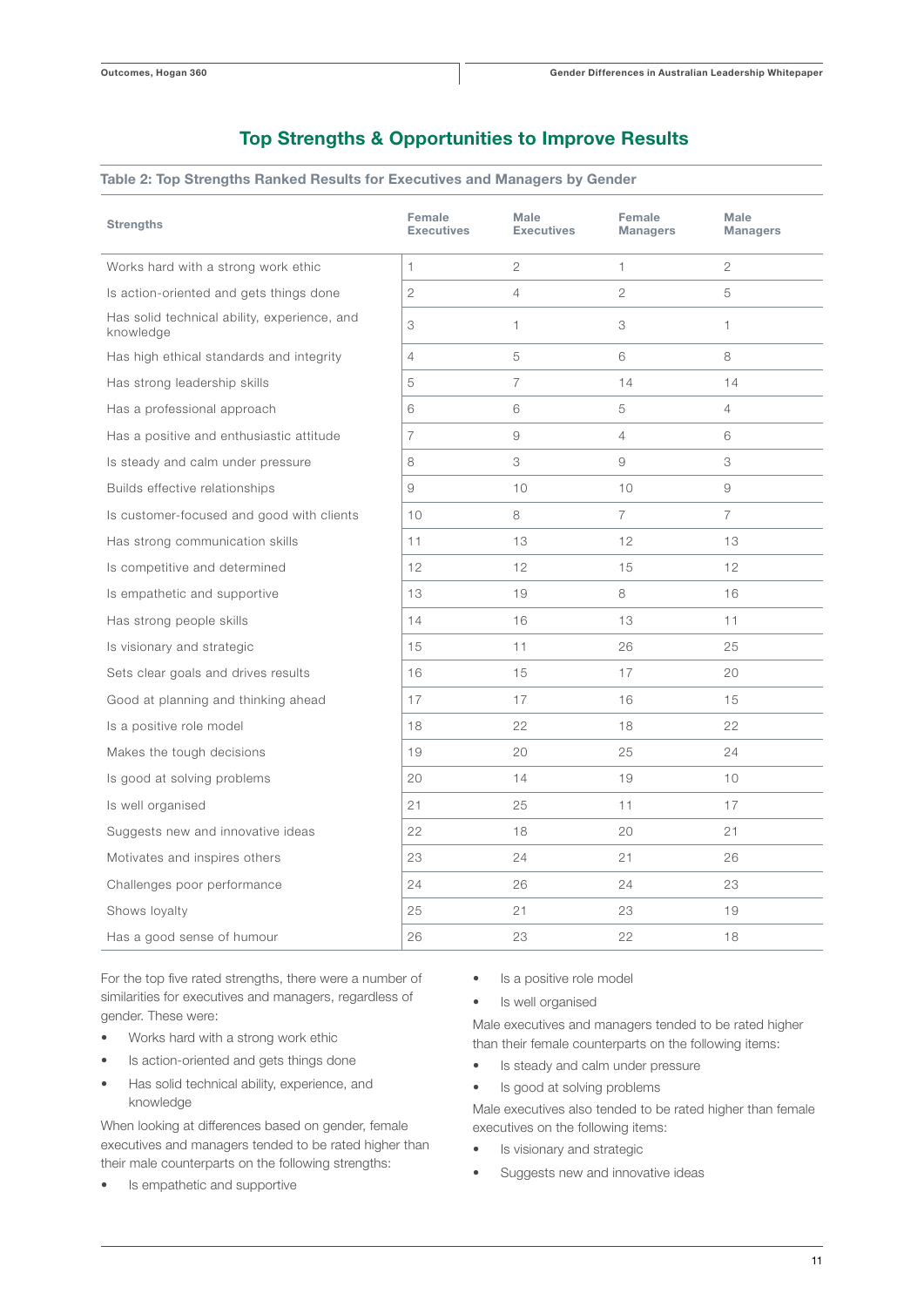| <b>Opportunities</b>                                            | Female<br><b>Executives</b> | Male<br><b>Executives</b> | Female<br><b>Managers</b> | Male<br><b>Managers</b> |
|-----------------------------------------------------------------|-----------------------------|---------------------------|---------------------------|-------------------------|
| Stop taking on too much and spreading<br>yourself too thin      | 1                           | $\mathbf{1}$              | 1                         | 1                       |
| Delegate more                                                   | $\overline{2}$              | 3                         | $\overline{2}$            | 3                       |
| Challenge poor performance                                      | 3                           | $\overline{2}$            | 3                         | $\overline{2}$          |
| Be more available and visible in the workplace                  | $\overline{4}$              | 4                         | 10                        | 11                      |
| Share knowledge and resources                                   | 5                           | 6                         | 5                         | 5                       |
| Set clear goals and performance indicators                      | 6                           | 8                         | 8                         | 9                       |
| Motivate others and improve morale                              | $\overline{7}$              | 5                         | $\overline{7}$            | $\overline{4}$          |
| Listen more and let others have their say                       | 8                           | 10                        | 13                        | 16                      |
| Build more effective relationships                              | 9                           | 12                        | 12                        | 12                      |
| Be more assertive                                               | 10                          | 13                        | $\overline{4}$            | $\overline{7}$          |
| Give appropriate feedback                                       | 11                          | $\overline{7}$            | 11                        | 8                       |
| Look at the big picture $-$ the organisation's<br>overall goals | 12                          | 17                        | $\mathcal G$              | 15                      |
| Show leadership on issues                                       | 13                          | 11                        | 6                         | 6                       |
| Improve your time management and<br>organisational skills       | 14                          | 14                        | 14                        | 14                      |
| Communicate better                                              | 15                          | 9                         | 15                        | 10                      |
| Improve your people and interpersonal skills                    | 16                          | 15                        | 17                        | 13                      |
| Acquire better job and/or industry knowledge                    | 17                          | 20                        | 16                        | 19                      |
| Be more action-oriented and make it happen                      | 18                          | 16                        | 18                        | 17                      |
| Be more open to change                                          | 19                          | 18                        | 19                        | 18                      |
| Be more empathetic                                              | 20                          | 19                        | 20                        | 20                      |
| Treat people fairly and without favouritism                     | 21                          | 23                        | 25                        | 24                      |
| Be more of a team player                                        | 22                          | 22                        | 24                        | 23                      |
| Be less aggressive                                              | 23                          | 24                        | 23                        | 26                      |
| Be more customer and/or client focus                            | 24                          | 21                        | 22                        | 21                      |
| Be more positive                                                | 25                          | 25                        | 21                        | 22                      |
| Be less moody and control your temper                           | 26                          | 26                        | 26                        | 25                      |

#### Table 3: Top Opportunities to Improve Ranked Results for Executives and Managers by Gender

For the top five rated opportunities to improve, there were a number of similarities for executives and managers, regardless of gender. These were:

- Stop taking on too much and spreading yourself too thin
- Delegate more
- Challenge poor performance

When looking at differences based on gender, female executives and managers tended to be rated higher than their male counterparts on the opportunity 'Look at the bigger picture – the organisation's overall goals'. On the other hand, male executives and managers tended to be rated higher on the opportunity 'communicate better' than their female counterparts:

Male managers also tended to be rated higher on the following opportunities to improve than female managers:

- Improve your people and interpersonal skills
- Give appropriate feedback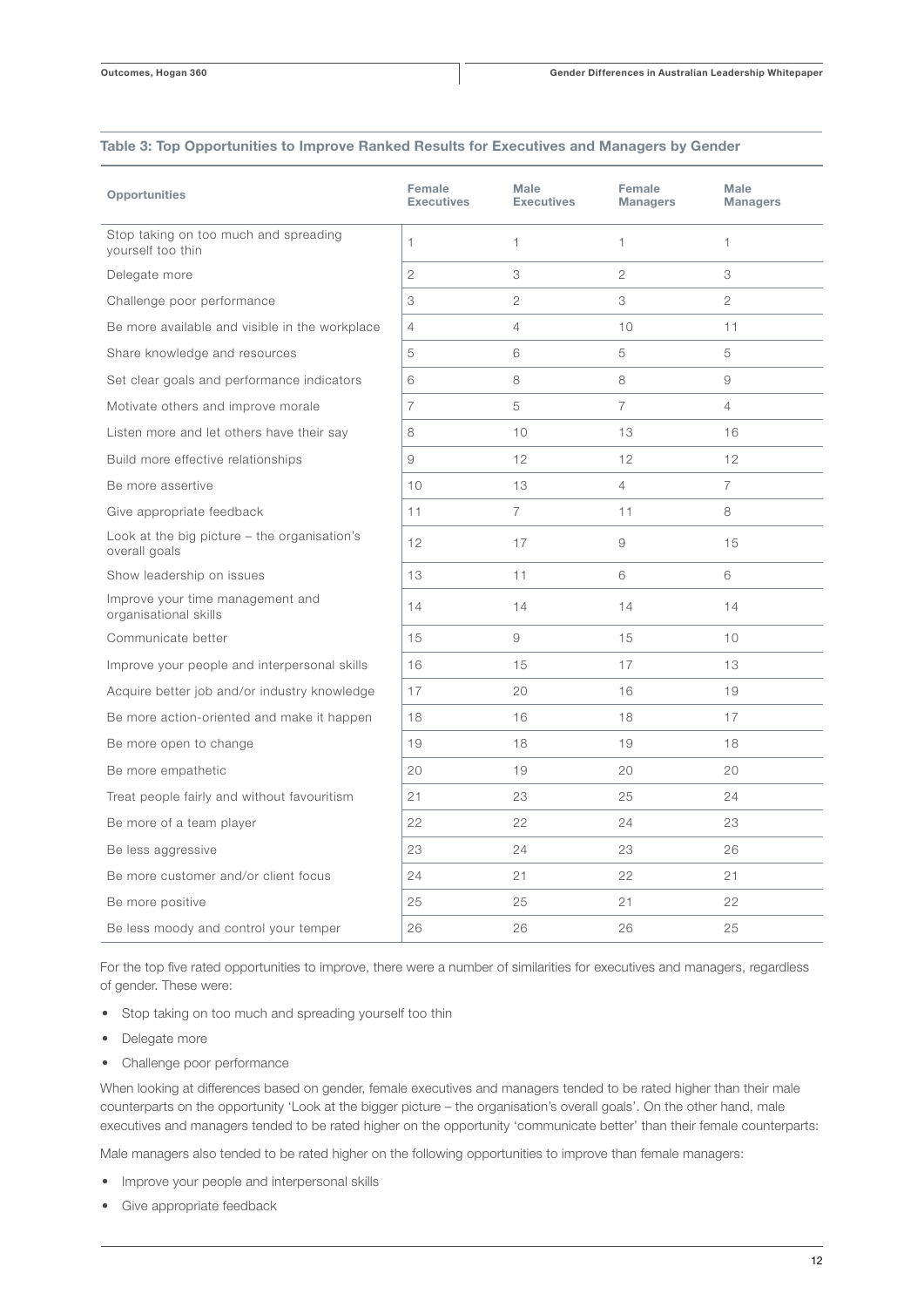### Table 4: Comparison of Top and Bottom Quartile Top Strengths Results for Executives and Managers by Gender

|                                                           | Female<br><b>Executives</b> |                       | <b>Male</b><br><b>Executives</b> |                | Female<br><b>Managers</b> |                | <b>Male</b><br><b>Managers</b> |                       |
|-----------------------------------------------------------|-----------------------------|-----------------------|----------------------------------|----------------|---------------------------|----------------|--------------------------------|-----------------------|
|                                                           | TQ                          | <b>BQ</b>             | <b>TQ</b>                        | <b>BQ</b>      | <b>TQ</b>                 | <b>BQ</b>      | <b>TQ</b>                      | <b>BQ</b>             |
| Works hard with a strong work ethic                       | 1                           | $\mathbf{1}$          | 3                                | $\overline{2}$ | $\mathbf{1}$              | 1              | 2                              | $\mathbf{2}^{\prime}$ |
| Has strong leadership skills                              | 2                           | 23                    | $\mathbf{1}$                     | 22             | 6                         | 23             | 5                              | 23                    |
| Is action-oriented and gets things done                   | 3                           | $\overline{4}$        | $\overline{4}$                   | $\overline{7}$ | $\mathbf{2}$              | 3              | $\overline{7}$                 | 5                     |
| Has high ethical standards and integrity                  | $\overline{4}$              | 5                     | 6                                | 6              | 5                         | 6              | 8                              | $\overline{7}$        |
| Has solid technical ability, experience,<br>and knowledge | 5                           | $\mathbf{2}^{\prime}$ | 2                                | $\mathbf{1}$   | $\overline{4}$            | $\overline{2}$ | $\mathbf{1}$                   | 1.                    |
| Builds effective relationships                            | 6                           | 13                    | 9                                | 11             | 8                         | 17             | 10                             | 15                    |
| Has a positive and enthusiastic attitude                  | 7                           | 8                     | 10                               | 9              | 3                         | 7              | $\overline{4}$                 | 9                     |
| Is steady and calm under pressure                         | 8                           | $\overline{7}$        | 5                                | 3              | 13                        | 9              | 3                              | 3                     |
| Has strong communication skills                           | 9                           | 17                    | 13                               | 19             | 12                        | 18             | 12                             | 17                    |
| Has strong people skills                                  | 10                          | 24                    | 12                               | 23             | 9                         | 20             | 9                              | 20                    |
| Has a professional approach                               | 11                          | 6                     | 11                               | $\overline{4}$ | $\overline{7}$            | 5              | 6                              | $\overline{4}$        |
| Is visionary and strategic                                | 12                          | 15                    | $\overline{7}$                   | 12             | 22                        | 25             | 24                             | 24                    |
| Is a positive role model                                  | 13                          | 25                    | 17                               | 25             | 14                        | 24             | 13                             | 25                    |
| Is customer focused, and good with<br>clients             | 14                          | 9                     | 8                                | 8              | 10                        | 11             | 11                             | 6                     |
| Is empathetic and supportive                              | 15                          | 10                    | 22                               | 16             | 11                        | 8              | 19                             | 13                    |
| Sets clear goals and drives results                       | 16                          | 21                    | 14                               | 21             | 17                        | 21             | 16                             | 21                    |
| Motivates and inspires others                             | 17                          | 26                    | 16                               | 26             | 18                        | 26             | 21                             | 26                    |
| Good at planning and thinking ahead                       | 18                          | 16                    | 15                               | 17             | 16                        | 13             | 15                             | 16                    |
| Makes the tough decisions                                 | 19                          | 12                    | 21                               | 15             | 25                        | 22             | 25                             | 22                    |
| Is competitive and determined                             | 20                          | 3                     | 20                               | 5              | 19                        | $\overline{4}$ | 20                             | 8                     |
| Is good at solving problems                               | 21                          | 18                    | 19                               | 10             | 20                        | 14             | 14                             | 10                    |
| Suggests new and innovative ideas                         | 22                          | 20                    | 18                               | 14             | 21                        | 19             | 18                             | 19                    |
| Is well organised                                         | 23                          | 11                    | 23                               | 24             | 15                        | 10             | 17                             | 14                    |
| Challenges poor performance                               | 24                          | 19                    | 26                               | 20             | 24                        | 16             | 26                             | 18                    |
| Has a good sense of humour                                | 25                          | 22                    | 24                               | 18             | 23                        | 15             | 23                             | 11                    |
| Shows loyalty                                             | 26                          | 14                    | 25                               | 13             | 26                        | 12             | 22                             | 12                    |

### Note: TQ = top quartile, BQ = bottom quartile

For the top five rated strengths, there were some similarities between executives and managers in the top quartile and bottom quartile, regardless of gender. These were:

- Works hard with a strong work ethic
- Has solid technical ability, experience, and knowledge

Executives and managers in the top quartile were rated higher on the following strengths compared to their counterparts in the bottom quartile, regardless of gender:

- Has strong leadership skills
- Has strong communication skills
- Has strong people skills
- Is a positive role model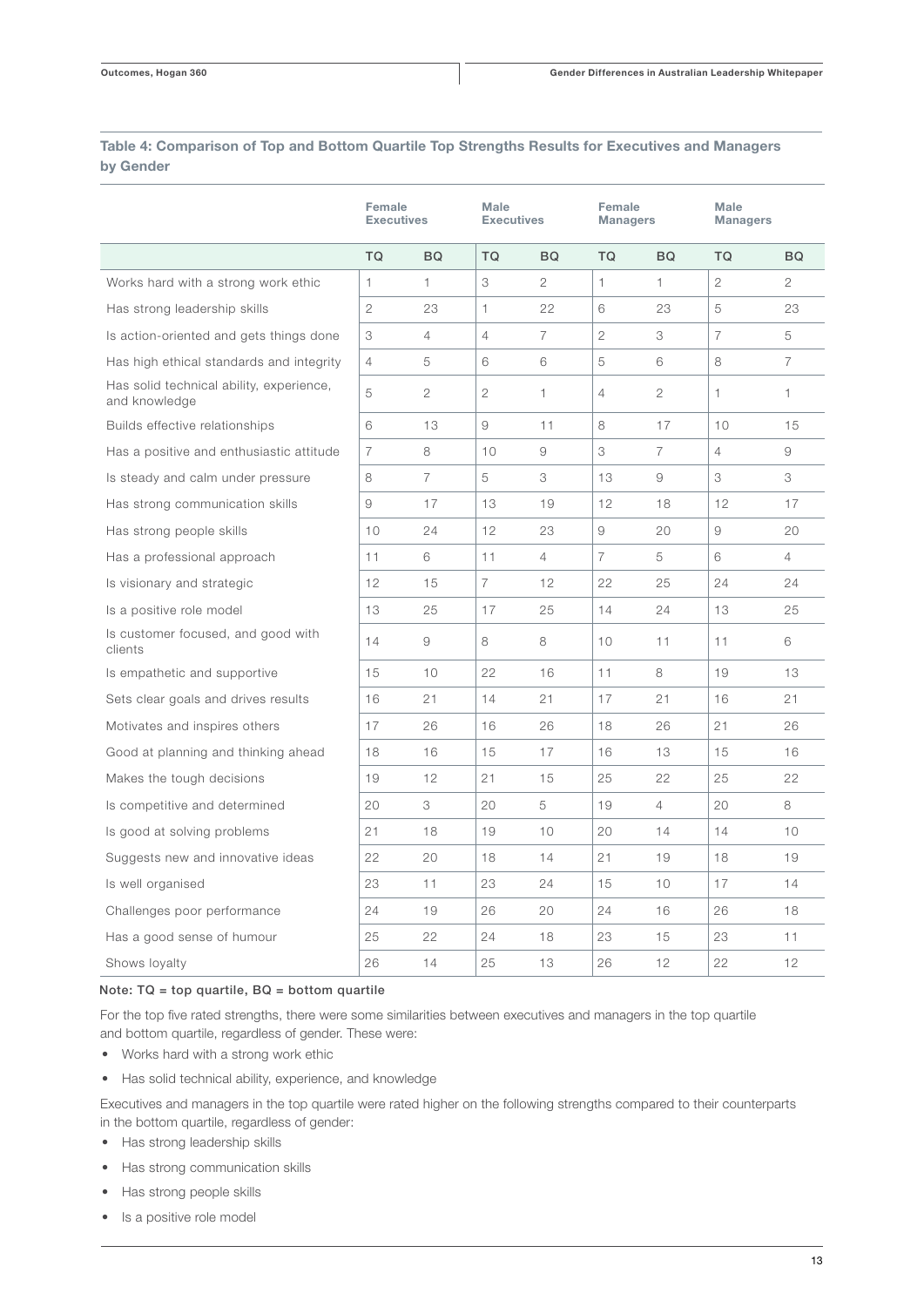- Sets clear goals and drives results
- Motivates and inspires others
- Managers in the top quartile were also rated higher on the following strengths, regardless of gender:
- Builds effective relationships
- Has a positive and enthusiastic attitude

When looking specifically at female leaders, female executives and managers in the top quartile were rated higher on the strength 'builds effective relationships' when compared to their female counterparts in the bottom quartile. When looking at male leaders, male executives in the top quartile were likely to be rated higher on the strength 'is visionary and strategic' compared to male executives in the bottom quartile.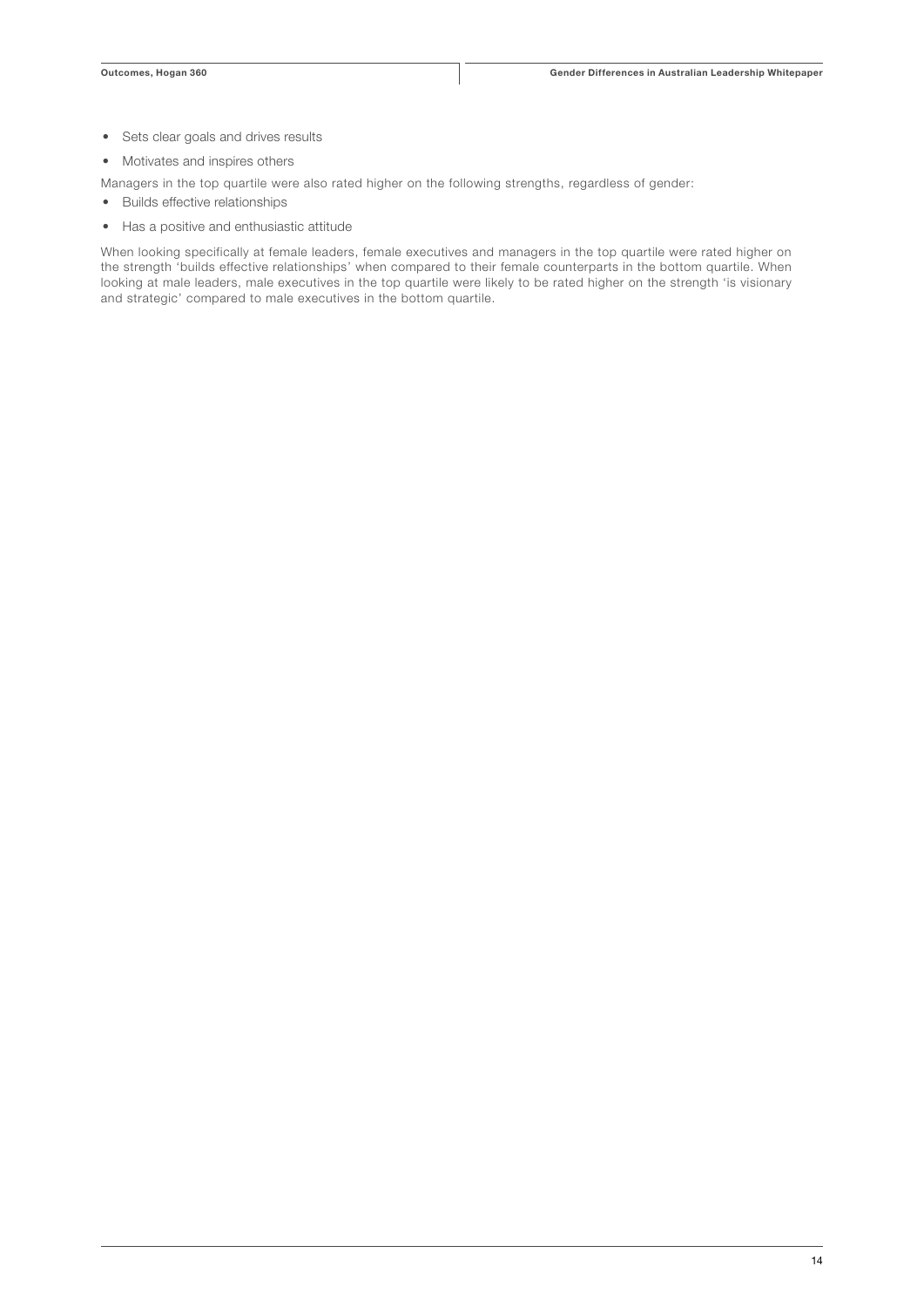### Table 5: Comparison of Top and Bottom Quartile Top Opportunities Results for Executives and Managers by Gender

|                                                                 | Female<br><b>Executives</b> |                | <b>Male</b><br><b>Executives</b> |                | Female<br><b>Managers</b> |                | <b>Male</b><br><b>Managers</b> |                |
|-----------------------------------------------------------------|-----------------------------|----------------|----------------------------------|----------------|---------------------------|----------------|--------------------------------|----------------|
|                                                                 | <b>TQ</b>                   | <b>BQ</b>      | <b>TQ</b>                        | <b>BQ</b>      | <b>TQ</b>                 | <b>BQ</b>      | TQ                             | <b>BQ</b>      |
| Stop taking on too much and spreading<br>yourself too thin      | 1                           | 1              | 1                                | 3              | $\mathbf{1}$              | 1              | $\mathbf{1}$                   | 6              |
| Delegate more                                                   | 2                           | $\overline{7}$ | 3                                | 12             | $\overline{2}$            | 6              | 3                              | 13             |
| Challenge poor performance                                      | 3                           | 10             | $\overline{2}$                   | 5              | 3                         | 8              | $\mathbf{2}$                   | $\overline{4}$ |
| Be more available and visible in the<br>workplace               | 4                           | 11             | 4                                | 11             | 10                        | 12             | 9                              | 10             |
| Share knowledge and resources                                   | 5                           | 13             | 6                                | 10             | 5                         | 13             | 6                              | 12             |
| Set clear goals and performance<br>indicators                   | 6                           | 8              | $\overline{7}$                   | 9              | 9                         | 11             | $\overline{7}$                 | 9              |
| Give appropriate feedback                                       | $\overline{7}$              | 19             | 5                                | 15             | $\overline{7}$            | 17             | $\overline{4}$                 | 16             |
| Be more assertive                                               | 8                           | 18             | 8                                | 17             | $\overline{4}$            | 14             | 5                              | 15             |
| Listen more and let others have their say                       | 9                           | 3              | 10                               | $\overline{7}$ | 13                        | 7              | 16                             | 14             |
| Motivate others and improve morale                              | 10                          | 5              | 9                                | 2              | 11                        | 3              | 8                              | 1              |
| Look at the big picture $-$ the<br>organisation's overall goals | 11                          | 14             | 13                               | 16             | 6                         | 16             | 10                             | 17             |
| Improve your time management and<br>organisational skills       | 12                          | 9              | 12                               | 14             | 14                        | 10             | 13                             | 8              |
| Acquire better job and/or industry<br>knowledge                 | 13                          | 16             | 18                               | 23             | 12                        | 18             | 15                             | 22             |
| Build more effective relationships                              | 14                          | $\overline{4}$ | 15                               | 8              | 15                        | $\overline{4}$ | 12                             | $\overline{7}$ |
| Show leadership on issues                                       | 15                          | 12             | 14                               | 6              | 8                         | 9              | 11                             | 5              |
| Be more action-oriented and make it<br>happen                   | 16                          | 15             | 16                               | 13             | 18                        | 15             | 18                             | 11             |
| Communicate better                                              | 17                          | 6              | 11                               | $\mathbf{1}$   | 17                        | 2              | 14                             | 2              |
| Be more open to change                                          | 18                          | 22             | 19                               | 19             | 16                        | 19             | 17                             | 19             |
| Be more empathetic                                              | 19                          | 23             | 17                               | 21             | 20                        | 25             | 19                             | 20             |
| Improve your people and interpersonal<br>skills                 | 20                          | 2              | 20                               | $\overline{4}$ | 19                        | 5              | 20                             | 3              |
| Treat people fairly and without favouritism                     | 21                          | 21             | 23                               | 22             | 23                        | 20             | 23                             | 24             |
| Be more customer and/or client focus                            | 22                          | 24             | 21                               | 20             | 21                        | 26             | 21                             | 25             |
| Be less aggressive                                              | 23                          | 17             | 22                               | 25             | 24                        | 22             | 25                             | 26             |
| Be more of a team player                                        | 24                          | 20             | 24                               | 18             | 25                        | 21             | 24                             | 18             |
| Be less moody and control your temper                           | 25                          | 25             | 26                               | 24             | 26                        | 23             | 26                             | 23             |
| Be more positive                                                | 26                          | 26             | 25                               | 26             | 22                        | 24             | 22                             | 21             |

#### Note: TQ = top quartile, BQ = bottom quartile

Executives and managers in the top quartile were rated higher on the following opportunities to improve when compared to their bottom quartile counterparts, regardless of gender:

- Delegate more
- Share knowledge and resources
- Give appropriate feedback
- Be more assertive

Executives in the top quartile were also rated higher on the opportunity to improve 'be more available and visible in the workplace' compared to executives in the bottom quartile, regardless of gender. Additionally, managers in the top quartile were rated higher on the opportunity 'look at the big picture – the organisation's overall goals' when compared to managers who in the bottom quartile, regardless of gender.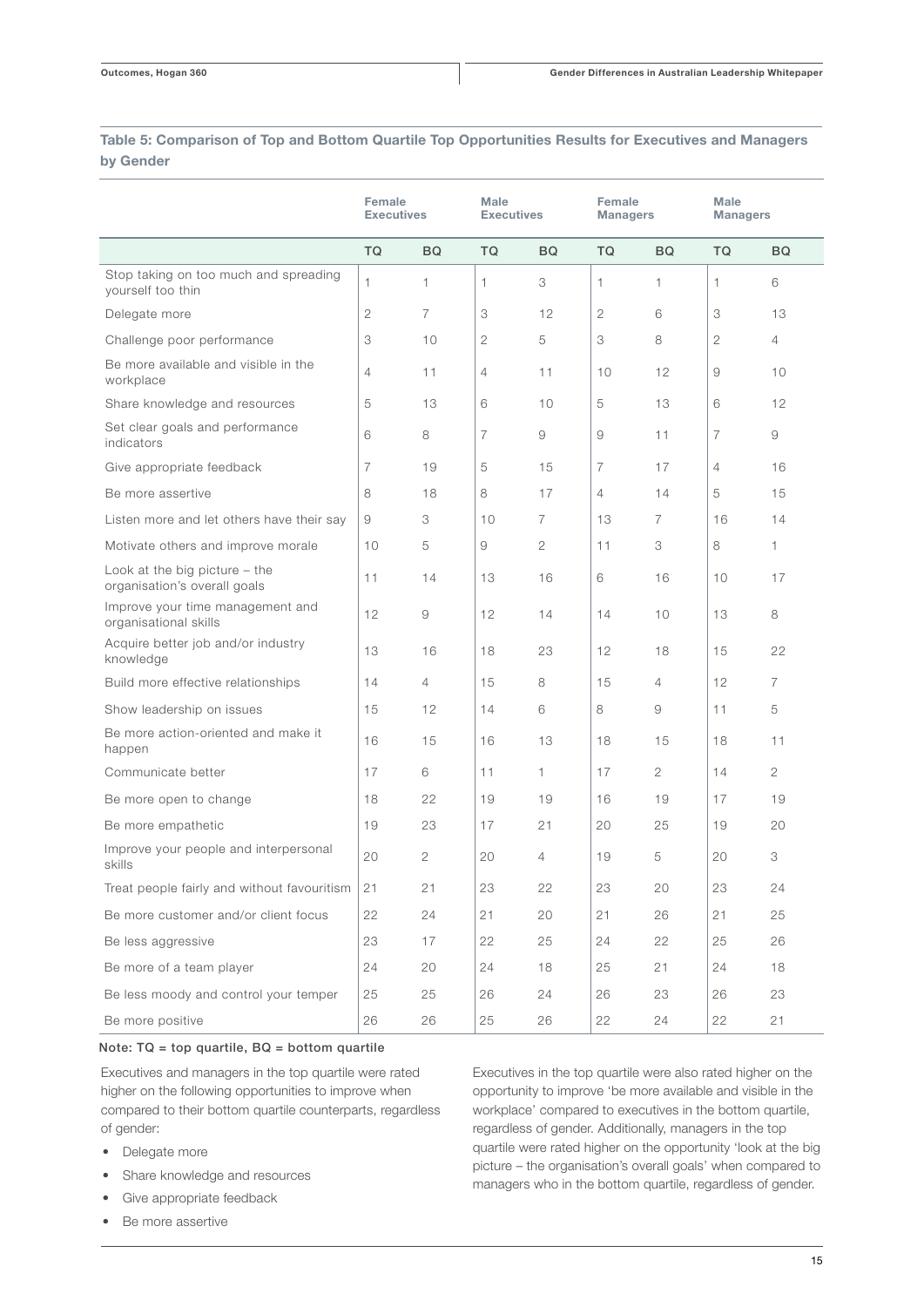On the other hand, executives and managers who were in the bottom quartile were rated higher on the following opportunities to improve when compared to their top quartile counterparts, regardless of gender:

- Motivate others and improve morale
- Build more effective relationships
- Communicate better
- Improve your people and interpersonal skills

Managers in the bottom quartile were also rated higher on the opportunity 'improve your time management and organisational skills' compared to managers in the top quartile, regardless of gender.

When looking at female leaders, female executives and managers in the top quartile were more likely to be rated higher on the opportunity 'challenge poor performance' when compared to their female counterparts in the bottom quartile. On the other hand, female executives and managers in the bottom quartile were more likely to be rated higher on the opportunity 'listen more and let others have their say' when compared to their top quartile female counterparts. Female executives in the bottom quartile were also rated higher on the opportunity 'be less aggressive' compared to female executives in the top quartile, although in general this item was ranked relatively lower compared to other opportunities.

When looking at male leaders, male executives and managers in the top quartile rated higher on the opportunity 'acquire better job and/or industry knowledge' when compared to male managers in the bottom quartile, although in general, this tended to be ranked relatively lower compared to a number of other opportunities to improve. Male managers in the top quartile were also rated higher on the opportunity 'stop taking on too much and spreading yourself too thin' compared to mangers in the bottom quartile, although it was still ranked relatively high for those in the bottom quartile (i.e. 6th out of 26) compared to a number of other opportunities to improve.

#### On the other hand, male executives and managers in the bottom quartile were rated higher on the opportunity 'show leadership on issues' when compared to male executives and managers in the top quartile.

Male managers in the bottom quartile were also rated higher on the opportunity 'be more action orientated and make things happen' when compared to male managers in the top quartile.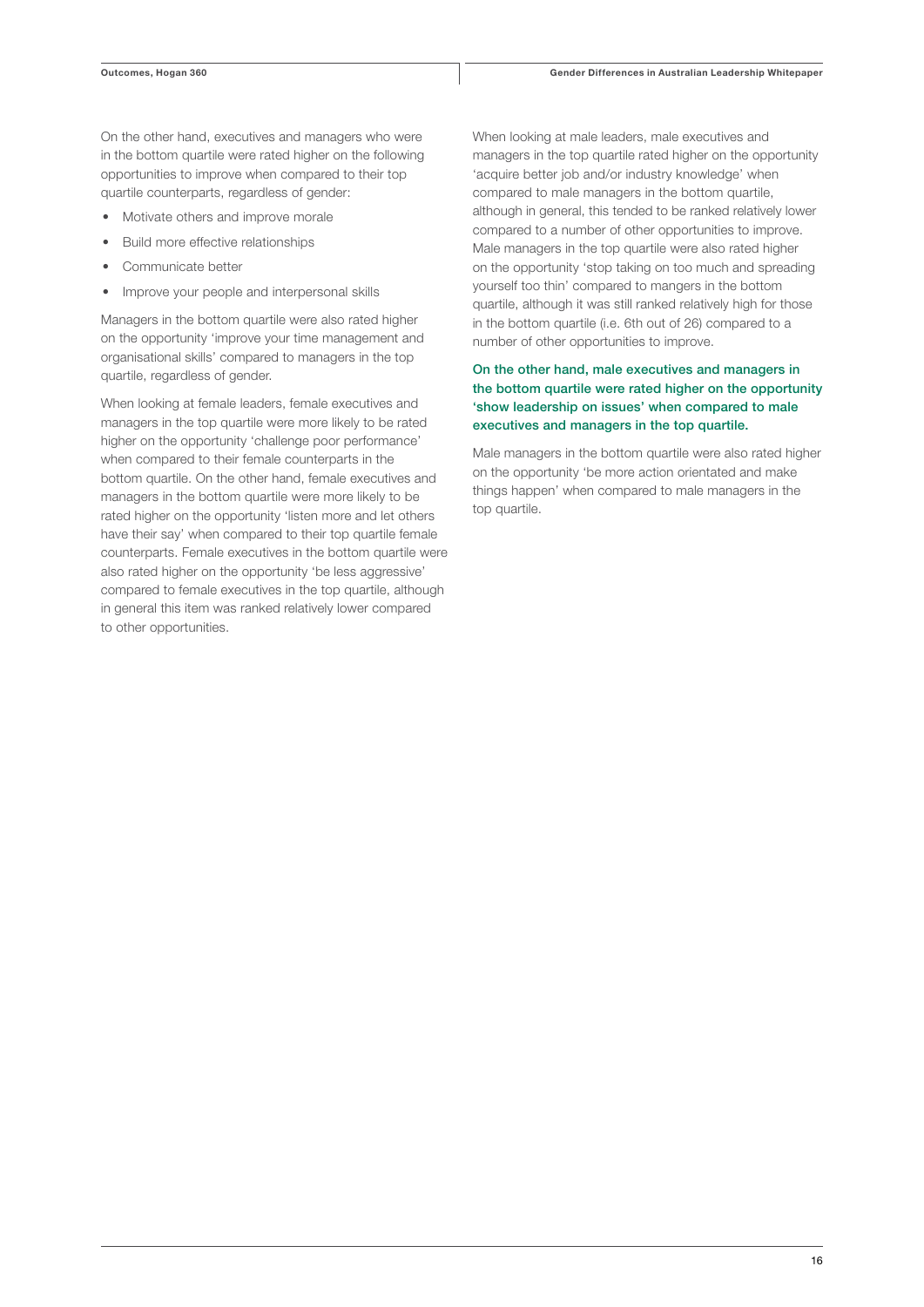## Implications

Understanding similarities and differences in personality and 360 performance can help support the selection and development of leadership talent. The current research provided insights into the personality-related tendencies and 360 strengths and opportunities that may tend to be common across leaders as well as those that are likely to differentiate between leaders, including when looking at a breakdown by gender and between the top and bottom performing leaders. Understanding areas of commonality may help with more generalised leadership development programs and interventions while understanding areas of differentiation may help with targeted leadership development programs and interventions for particular groups such as women in leadership.



#### Personality Differences

A number of significant differences were found when comparing female and male leaders on personality, including in relation to day-to-day tendencies, derailers and motivators. In terms of gender differences in day-to-day tendencies, female leaders were more likely to be concerned about and reflect on their performance, be comfortable following others' lead and suggestions, provide others with the opportunity to contribute to discussions, exhibit a tactful interpersonal style, adopt a pragmatic approach to problemsolving and decision making, and actively seek opportunities to learn and stay up to date. On the other hand, male leaders were more likely to be resilient, exhibit confidence and drive, seek opportunities to socialise, adopt a direct communication style, and focus on the bigger picture. These differences in day-to-day tendencies may contribute to differences in leadership styles and aspects such as decision making. For instance, previous research has found gender differences in relation to communication and interpersonal styles which can impact on the relationship between leaders and their followers (Carli, 2006).

### There were also significant differences in the likelihood of engaging in certain derailers when not self-managing which suggests that there may be gender differences in the likelihood of having certain development opportunities.

Specifically, female leaders were relatively more likely to derail by being reluctant to change methods or take chances, being slow to act or make decisions, and hesitant to voice strong or contrary opinions relative to their male

counterparts. As a result, they may benefit from developing their ability to take initiative when under pressure, seek new opportunities, and confidently voice their opinion. Development in these areas may be particularly important for female leaders as previous research has found that being tentative reduced the likeability and influence of female leaders (Bongiorno, Bain & David, 2014).

On the other hand, male leaders were relatively more likely to derail by seeking to assert power and control over others including by being overly confident, acting hastily and taking unnecessary risks, dominating social situations, and communicating ideas in a manner that others may find impractical, overly complicated or hard to understand. When not self-managing, they were also more likely to derail by overvaluing their independence, ignoring constructive criticism, being indifferent to others' feelings or concerns, and overly cynical and prone to fault-finding. As a result, male leaders may benefit from developing their communication skills including by ensuring others have an opportunity to voice their opinions and feel heard. They may also benefit from developing the ability to suspend judgement, take on board constructive feedback, show an openness to differing perspectives and seeking others' input.

Differences in motivators and drivers may contribute to differences in the kinds of work environments and organisational cultures that leaders are likely to foster. In general, female leaders were found to score significantly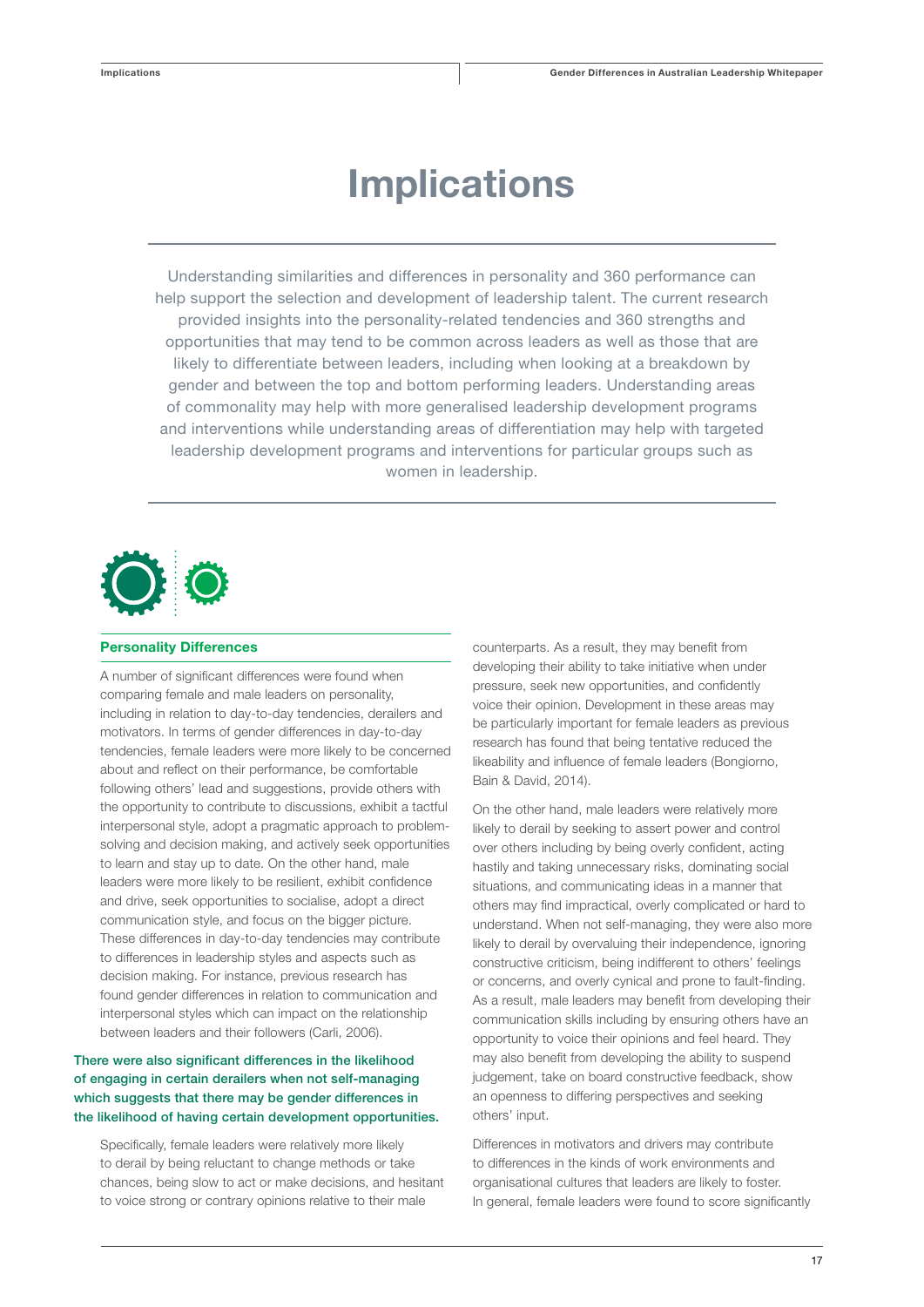higher on scales associated with valuing building and maintaining relationships and helping others and may be more inclined to foster a culture that encourages collaboration, cares about the welfare and wellbeing of others, focuses on providing quality service, and emphasises fair treatment, civil behaviour and respect for others. Female leaders also scored higher on values associated with a focus on quality, style, and opportunities for self-expression. On the other hand, male leaders were found to score higher on scales associated with preferring high-visibility projects, competition, getting ahead, being seen as influential, focusing on commercial matters, and engaging in data-driven decision making. They may be more inclined to foster a culture that is competitive, resultsorientated, and focused on profitability, cost containment, and objective decision making.



#### Similarities and Differences in 360 Performance

Firstly, it is important to note that in terms of multi-rater performance, in general, female leaders (i.e. both executives and managers) were found to out-perform their male counterparts across most of the competencies examined.

This is consistent with some previous research which found females received better ratings on multi-rater assessments (Millmore, Biggs & Morse, 2007; Zenger & Folkman, 2019). This speaks to the merit and value of focusing on investing in female talent within organisations to help build the leadership pipeline and increase the percentage of women in leadership roles.



#### **Strengths**

In terms of common top strengths amongst leaders, having a strong work ethic and solid technical ability, experience and knowledge tended to be rated amongst the top five strengths regardless of gender, leadership level (i.e. executive or manager), and whether in the top or bottom quartile. While these may be strengths that help leaders to acquire and function in their roles, they may not help a leader differentiate themselves from others due to their tendency to be frequently rated as a top strength.

Looking more specifically at differences in strengths when comparing top quartile and bottom quartile leaders, regardless of gender, those in the top quartile were more likely to have strengths associated with having strong leadership skills, communication skills and people skills. They were also more likely to be seen as having strengths in relation to being a positive role model, motivating and inspiring others, setting clear goals and driving results. As these qualities differentiated top performing from bottom performing leaders, it is likely to be beneficial for those wishing to enhance their leadership performance to focus on these areas. It may also be beneficial focusing on these areas as part of high potential programs to help equip future leaders with the skills and qualities that are likely to set them up for success and help differentiate themselves as a top performing leader.

When looking at differences in strengths based on gender, female leaders (i.e. executives and managers) were more likely to stand out relative to their male counterparts as having strengths associated with being empathetic and supportive, being a positive role model and being well-organised.

These strengths may support their ability to build and maintain positive working relationships and to ensure work is being completed efficiently. It also aligns with some of the personality differences that were found between female and male leaders including a greater tendency for female leaders to be perceptive and considerate of others and to adopt a structured and organised approach to work. Differences in having a strength in building positive relationships also emerged when comparing the top and bottom performing female leaders.

#### Overall, the results speak to the value of female leaders in being able to build positive working relationships, especially those in the top quartile.

Male leaders (i.e. executives and managers) were more likely to stand out relative to their female counterparts as having strengths associated with being steady and calm under pressure and being good at solving problems. These strengths may serve them well when required to lead in high-pressure and unpredictable environments. Male executives also tended to be rated higher than female executives on strengths associated with being visionary, strategic and innovative which could help them in creating a competitive advantage for an organisation. Again, these results may align with some of the differences that emerged when looking at personality differences. Specifically, male leaders scored higher on scales associated with day-to-day resilience and the tendency to adopt creative and innovative approaches to problem-solving.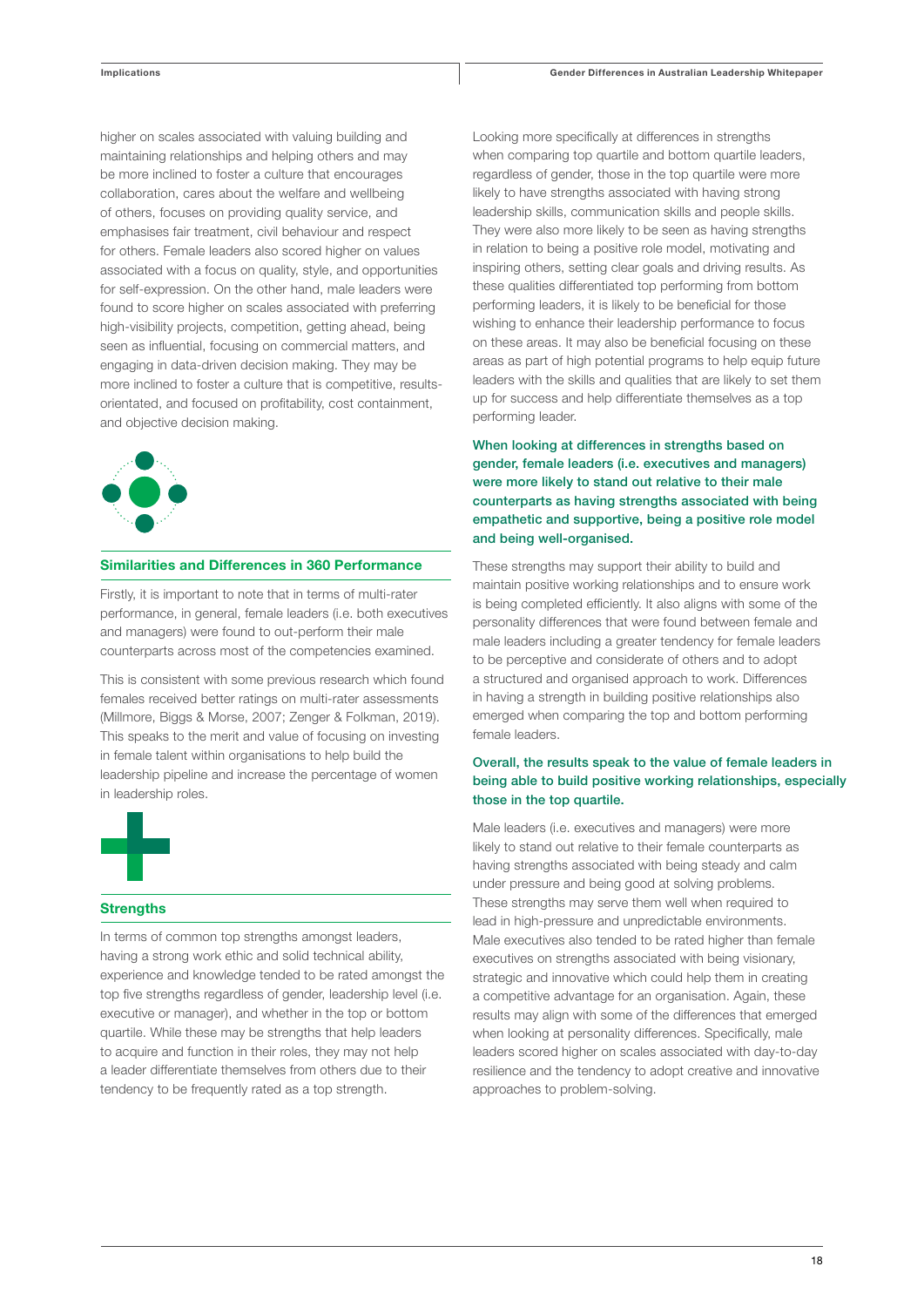

#### Opportunities for Improvement

When looking at opportunities to improve, regardless of gender or leadership level, stop taking on too much, delegating more, and challenging poor performance were rated amongst the top five opportunities. This suggests that these are likely to be common development opportunities for leaders and are likely to be worthwhile areas to focus on as part of leadership development programs and interventions. It may also be worthwhile including training in these areas for individuals in high potential programs who may be stepping into leadership roles in the future.

#### When looking at differences in opportunities to improve based on gender, female leaders (i.e. executives and managers) tended to be rated higher on the opportunity around looking at the bigger picture.

As a result, leadership development programs and interventions that have been designed specifically for women may benefit from including a focus on growing the ability to take the bigger picture, such as the organisation's overall goals, into greater consideration.

On the other hand, male leaders were more likely to be rated higher on the opportunity to communicate better. Male managers were also rated higher on needing to improve their people and interpersonal skills and giving appropriate feedback. These opportunities may be related to some of the findings when exploring personality differences. Specifically, male leaders were found to be more likely to dominate social situations, adopt a direct rather than tactful communication approach, and communicate in a manner that is overly complicated or hard to understand relative to their female counterparts. These tendencies may impact on how effective their communication style is perceived to be at times. As a result, male leaders may have a greater need to focus on developing their communication skills, with male managers also potentially having a greater need to focus on improving other interpersonal skills relative to their female counterparts.

When looking at differences between top and bottom quartile leaders, regardless of gender, development opportunities for bottom quartile leaders tended to be around building relationships including improving their communication and interpersonal skills and their ability to motivate others and improve morale. They also tended to be rated relatively higher in terms of how they managed themselves in terms of their time management and organisational skills which could impact on their ability to ensure work is completed effectively. On the other hand, for leaders in the top quartile, they tended to be rated relatively higher on opportunities like delegation, sharing knowledge and resources, being more assertive and giving appropriate feedback. Executives in the top quartile were also more likely to be rated higher on being more visible and available compared to executives in the bottom quartile while mangers in the top quartile were more likely to be rated higher on the opportunity to look at the bigger picture relative to those in the lower quartile. A number of the opportunities for those in the top quartile were around sharing more of themselves and their work and around increasing their voice and presence, while for bottom quartile leaders it was more around how improving how they engaged and connected with others and managed themselves.

For female leaders, those in the top quartile were more likely to be rated higher on the opportunity to challenge poor performance relative to those in the bottom quartile. These leaders may benefit from training and support on how to manage more difficult conversations to ensure performance issues are being addressed in a sufficiently timely and direct manner. On the other hand, for female leaders in the bottom quartile, they were more likely to be rated higher on the opportunity to listen more and let others have their say. They may benefit from considering how they can more effectively ensure that others feel that their voice is being heard.

For male leaders, male executives and managers in the bottom quartile were more likely to be rated higher on the opportunity to show greater leadership on issues, with male managers also being rated relatively higher on the opportunity of being more action orientated and making things happen compared to their counterparts in the top quartile. These leaders may benefit from considering how they can more effectively demonstrate confidence to offer opinions and take a stand on issues and how they can display more decisiveness in making things happen.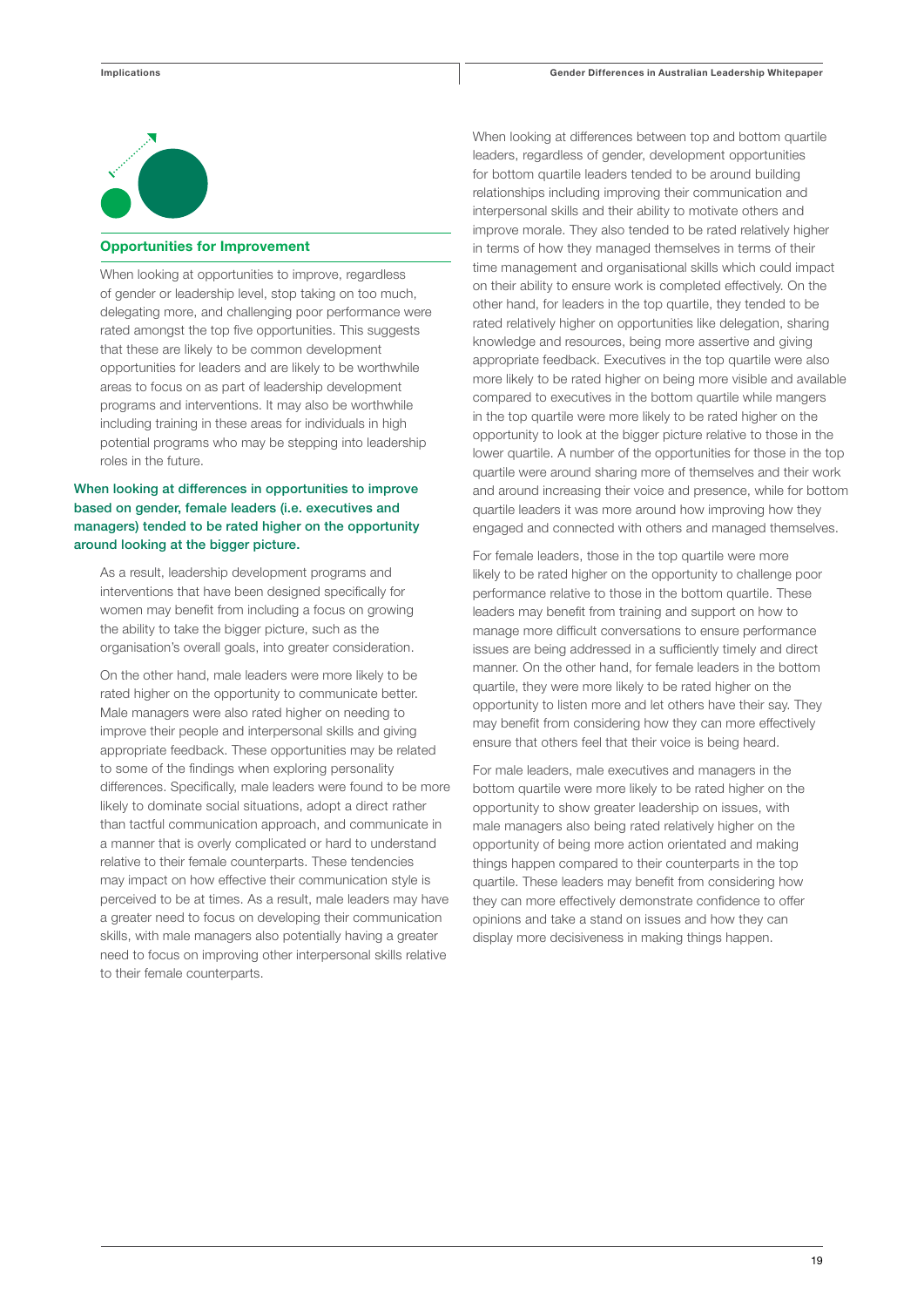## Concluding comments

Overall, the findings contained within this white paper point to the value of developing a greater understanding of what differentiates female leaders from male leaders, especially as they were found to generally perform better on the various leadership competencies assessed by the Hogan 360.

A key theme that came through the research that may contribute female leaders having their performance rated more favourably by their supervisors, peers and direct reports was their greater tendency to focus on relationships and exhibit interpersonal skills that may support their ability to 'get along to get ahead'. Additionally, as female leaders were found to be more likely to exhibit tendencies associated with reflecting on their performance, seeking opportunities to learn and develop, and exhibiting self-control, they may tend to have higher levels of self-awareness and an inclination to engage in learned leadership behaviours which may support their tendency to be rated more favourably on multi-rater assessments. On the other hand, as male leaders were found to be more likely to engage in a number of derailing behaviours relative to their female counterparts, they may be at a greater risk of their reputation and subsequent performance on multi-rater assessments being negatively impacted by such behaviours. Further research is required to explore whether these may be contributing factors to why female leaders tend to have their performance rated more favourably in multi-rater assessments like the Hogan 360.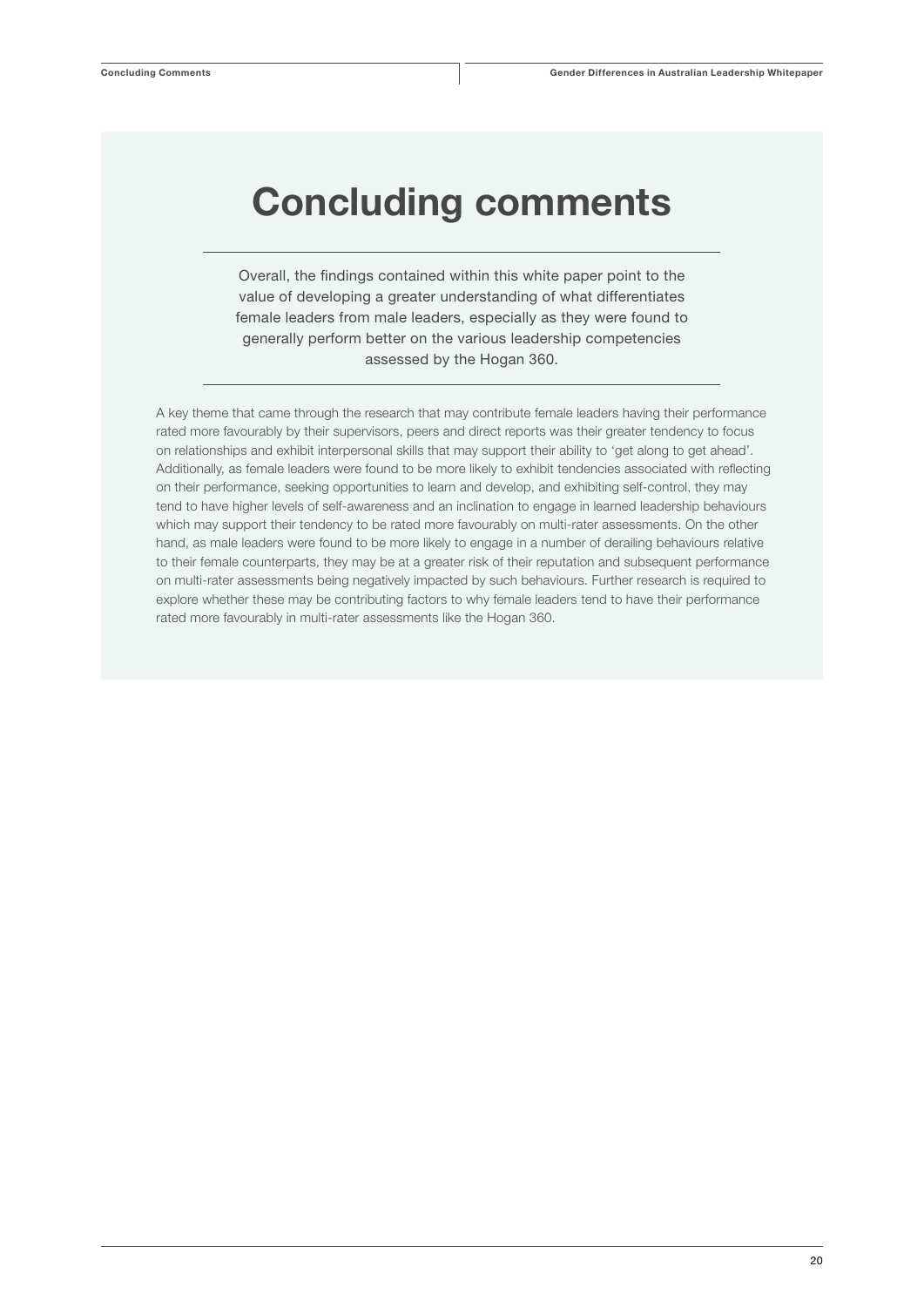## References

Appelbaum, S. H., Audet, L., & Miller, J. C. (2003). Gender and leadership? Leadership and gender? A journey through the landscape of theories. Leadership & Organization Development Journal, 24(1), 43-51.

Bongiorno, R., Bain, P. G., & David, B. (2014). If you're going to be a leader, at least act like it! Prejudice towards women who are tentative in leader roles. British Journal of Social Psychology, 53(2), 217-234.

Carli, L. L. (2006). Gender issues in workplace groups: Effects of gender and communication style on social influence. In Barrett, M. & Davidson, M. J. (Eds., Gender and communication at work (pp. 69-83). New York: Gower Publishing.

Eagly, A. H., & Johnson, B. T. (1990). Gender and leadership style: A meta-analysis. Psychological Bulletin, 108(2), 233-256.

Eagly, A. H., Karau, S. J., & Makhijani, M. G. (1995). Gender and the effectiveness of leaders: A meta-analysis. Psychological Bulletin, 117(1), 125-145.

Hassan, H., Asad, S., & Hoshino, Y. (2016). Determinants of leadership style in big five personality dimensions. Universal Journal of Management, 4(4), 161-179.

Hogan, R., Curphy, G. J., & Hogan, J. (1994). What we know about leadership: Effectiveness and personality. American Psychologist, 49(6), 493-504.

Hogan, R., & Hogan, J. (2007). Hogan Personality Inventory Manual. Tulsa, OK: Hogan Assessment Systems.

Hogan, R., & Hogan, J. (2009). Hogan Development Survey Manual. Tulsa, OK: Hogan Assessment Systems.

Hogan, R., & Hogan, J. (2010). Motives, Values, Preferences Inventory Manual. Tulsa, OK: Hogan Assessment Systems.

Howell, A. (2017). Engagement starts at the top: the role of a leader's personality on employee engagement, Strategic HR Review, 16(3), 144-146.

Judge, T. A., Bono, J. E., Ilies, R., & Gerhardt, M. W. (2002). Personality and leadership: a qualitative and quantitative review. Journal of Applied Psychology, 87(4), 765-780.

Millmore, M., Biggs, D., & Morse, L. (2007). Gender differences within 360 degree managerial performance appraisals. Women in Management Review.

Paustian-Underdahl, S. C., Walker, L. S., & Woehr, D. J. (2014). Gender and perceptions of leadership effectiveness: A meta-analysis of contextual moderators. Journal of Applied Psychology, 99(6), 1-17.

Peter Berry Consultancy. (2018). Hogan 360 Technical Manual & Administration Guide (2nd ed.). North Sydney, Australia: Author.

Snaebjornsson, I. M., & Edvardsson, I. R. (2013). Gender, nationality and leadership style: A literature review. International Journal of Business and Management, 8(1), 89-103.

Zenger, J., & Folkman, J. (2019). Research: women score higher than men in most leadership skills. Retrieved from: https://hbr.org/2019/06/research-women-score-higher-than-men-in-most-leadership-skills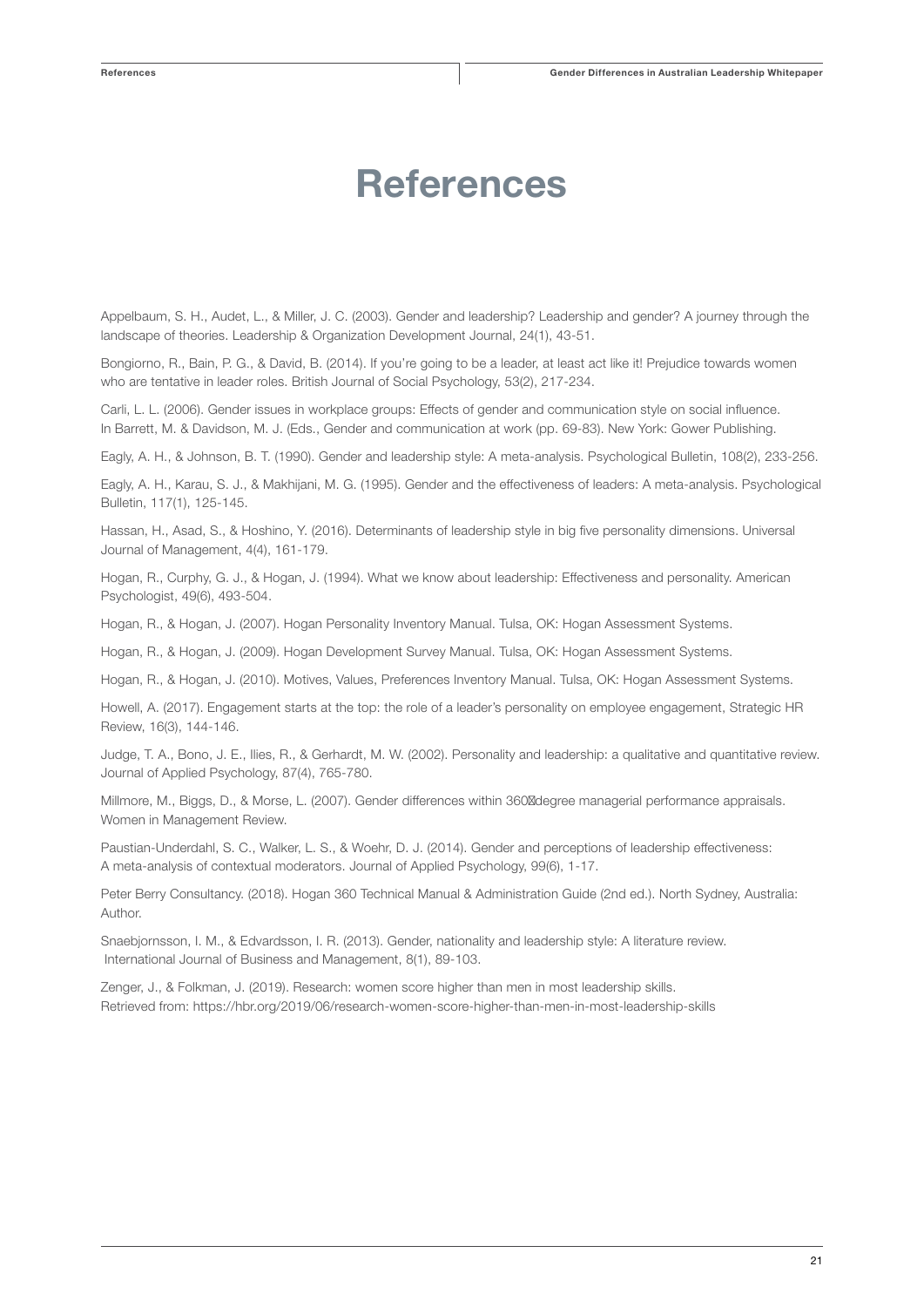## Appendix 1

#### Table 6: Sample 1 (Hogan Personality Data) by Gender and Leadership Level

|         |            | <b>Hogan Personality Inventory</b> | <b>Hogan Development Survey</b> |          | Motives, Values,<br><b>Preferences Inventory</b> |          |  |
|---------|------------|------------------------------------|---------------------------------|----------|--------------------------------------------------|----------|--|
|         | Executives | Managers                           | Executives                      | Managers | Executives                                       | Managers |  |
| Males   | 9.319      | 18.999                             | 8,722                           | 15,351   | 7,926                                            | 13,231   |  |
| Females | 5.462      | 11.979                             | 5,131                           | 10,308   | 4,664                                            | 9,497    |  |

Note: not all participants completed all three assessments, resulted in different sample sizes for each personality inventory.

#### Table 7: Sample 2 (Hogan 360 data) by Gender and Leadership Level

|         | Executives | <b>Managers</b> |
|---------|------------|-----------------|
| Females | 643        | 2.327           |
| Males   | 1,396      | 1.556           |